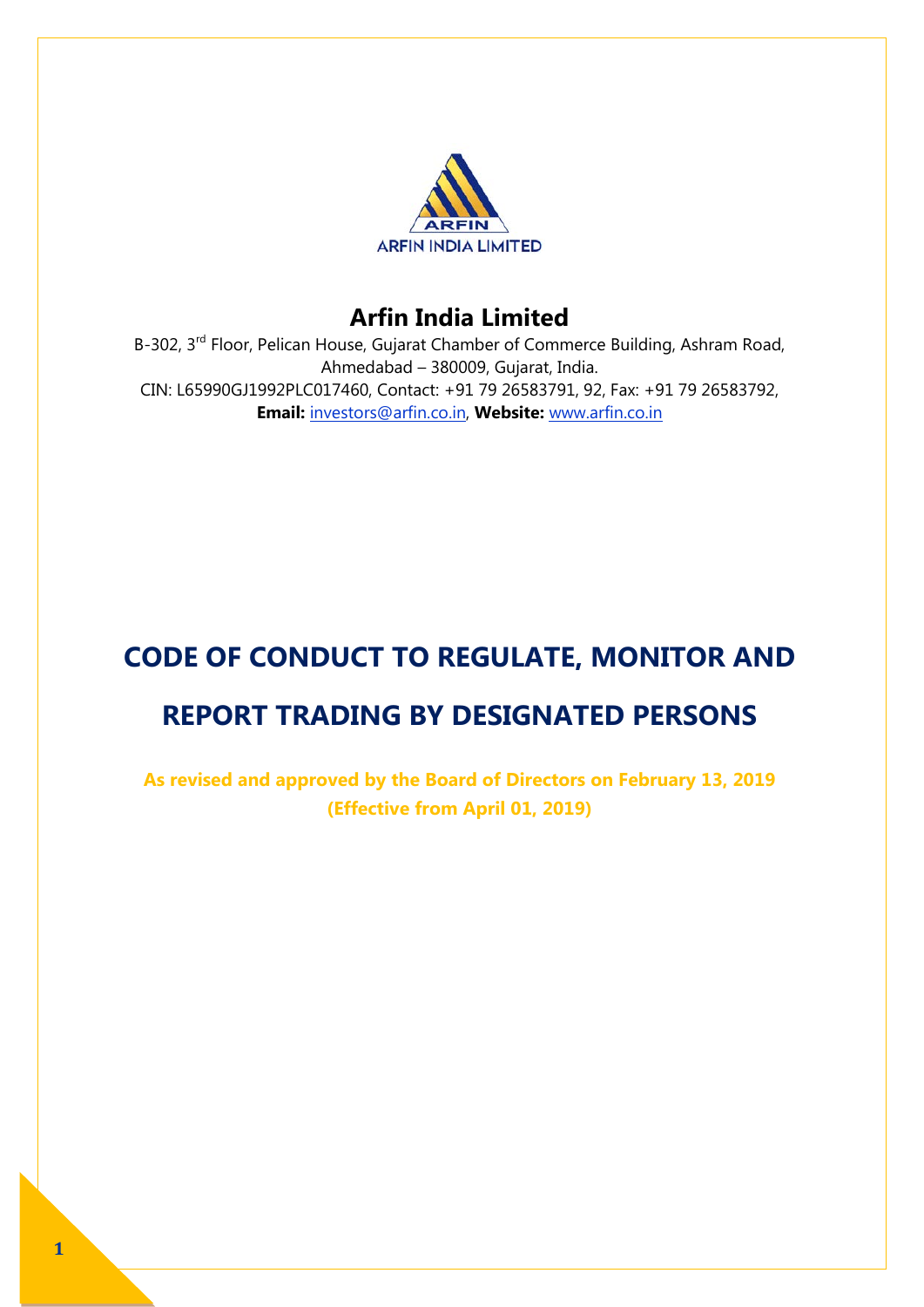# **TABLE OF CONTENTS**

| Sr. | <b>Particulars</b>                                                                                         | <b>Page</b>    |
|-----|------------------------------------------------------------------------------------------------------------|----------------|
| No. |                                                                                                            | No.            |
| 1.  | Introduction                                                                                               | 3              |
| 2.  | The policy and obligations                                                                                 | $\overline{4}$ |
| 3.  | Definitions                                                                                                | 5              |
| 4.  | Role of compliance officer                                                                                 | 9              |
| 5.  | Prevention of "Unpublished Price Sensitive Information                                                     | 10             |
| 6.  | Prohibition on communicating or counseling or<br>procuring<br>unpublished price sensitive information      | 11             |
| 7.  | Prevention of misuse of "unpublished price sensitive information                                           | 12             |
| 8.  | Trading window                                                                                             | 14             |
| 9.  | Pre - Clearance of Trades                                                                                  | 15             |
| 10. | Minimum period for holding of securities                                                                   | 17             |
| 11. | Disclosure from Designated Person                                                                          | 18             |
| 12. | Reporting Requirements for Transactions in Securities                                                      | 18             |
| 13. | Disclosure by the Company to the Stock Exchange(s)                                                         | 19             |
| 14. | Dissemination of Price Sensitive Information                                                               | 19             |
| 15. | Internal control                                                                                           | 20             |
| 16. | Actions and penalty for contravention of the code of conduct                                               | 20             |
| 17. | Information to SEBI in case of violation of the SEBI (prohibition of<br>insider trading) regulations, 2015 | 21             |
| 18. | Code of Fair Disclosure                                                                                    | 21             |
| 19. | Annexure(s)                                                                                                | 23             |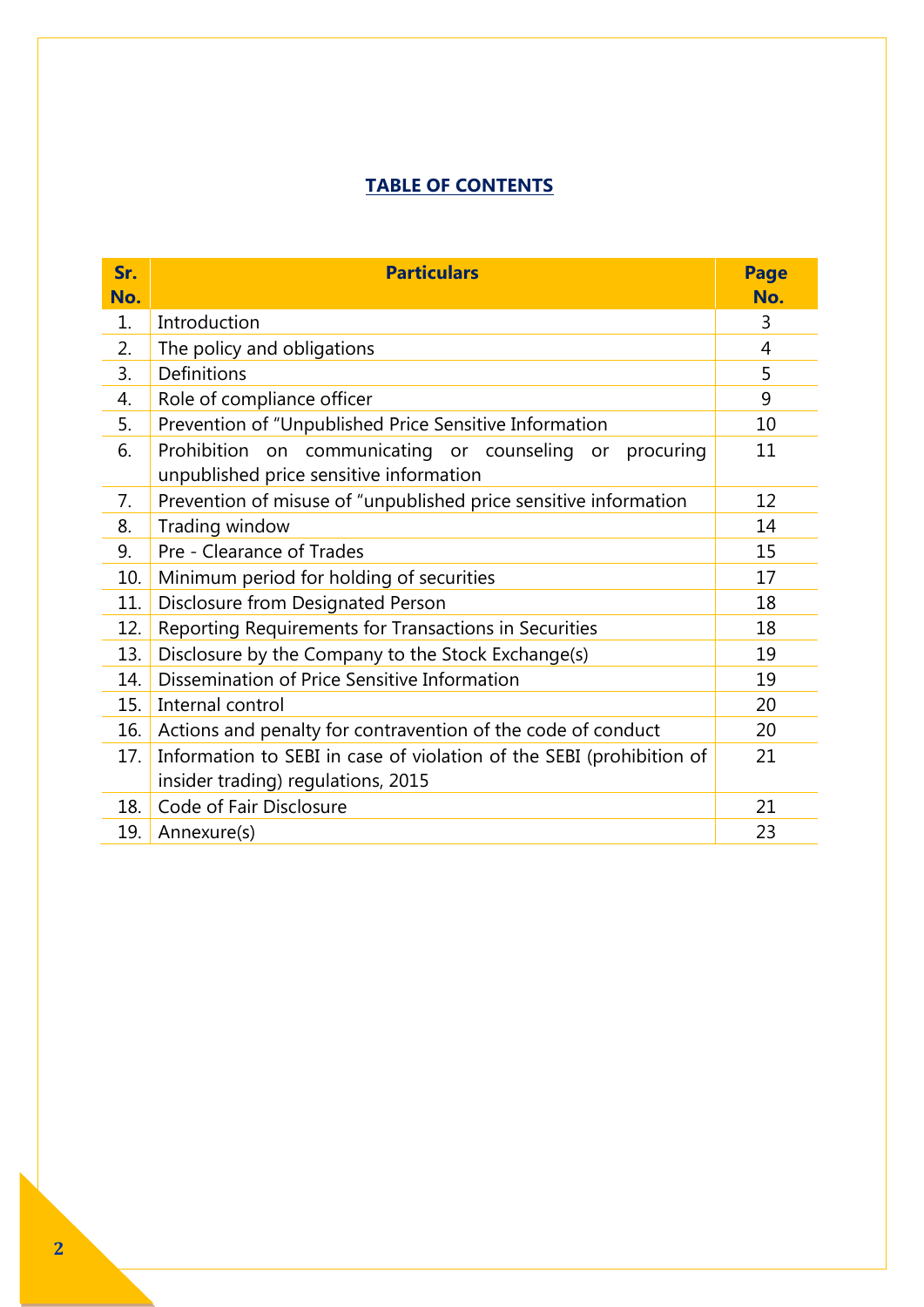### **INTRODUCTION**

Insider trading means dealing in securities of a company listed / traded on any stock exchange in India based on, or when in possession of, unpublished price sensitive information.

With a view to govern the conduct of insiders on matters relating to insider trading, the Securities and Exchange Board of India (SEBI) had formulated Securities and Exchange Board of India (Prohibition of Insider Trading) Regulations, 2015, including amendments thereto (hereinafter referred to as the 'Regulations').

Sub-regulation (1) of Regulation 9 inter alia, requires all listed companies to frame a Code of Conduct for Regulating, Monitoring and Reporting of trading by Designated Persons and their immediate relatives (hereinafter will be collectively referred to as "Designated Persons") by adopting the minimum standards as set out in Schedule B to the Regulations.

Sub-regulation (1) of Regulation 8 requires all listed companies to formulate and publish on its website, Code of Practices and Procedures for Fair Disclosure of Unpublished Price Sensitive Information by adopting the minimum standards as set out in Schedule A to the Regulations.

Arfin India Limited ("ARFIN") had formulated this Code of Conduct called the "Code of Conduct to regulate, monitor and report trading by Insiders". Pursuant to the amendments to the Regulations and in light of its impact on the compliance and disclosures pertaining to Prohibition of Insider Trading, this Policy has been amended by the Board of Directors of the Company and shall hereinafter be referred to as **"Code of Conduct to regulate, monitor and report trading by Designated Persons"** ("Code"). Designated Persons of ARFIN are governed by the Code.

All the Designated Persons of ARFIN are advised to carefully go through and familiarize themselves with and adhere to the Regulations and the Code.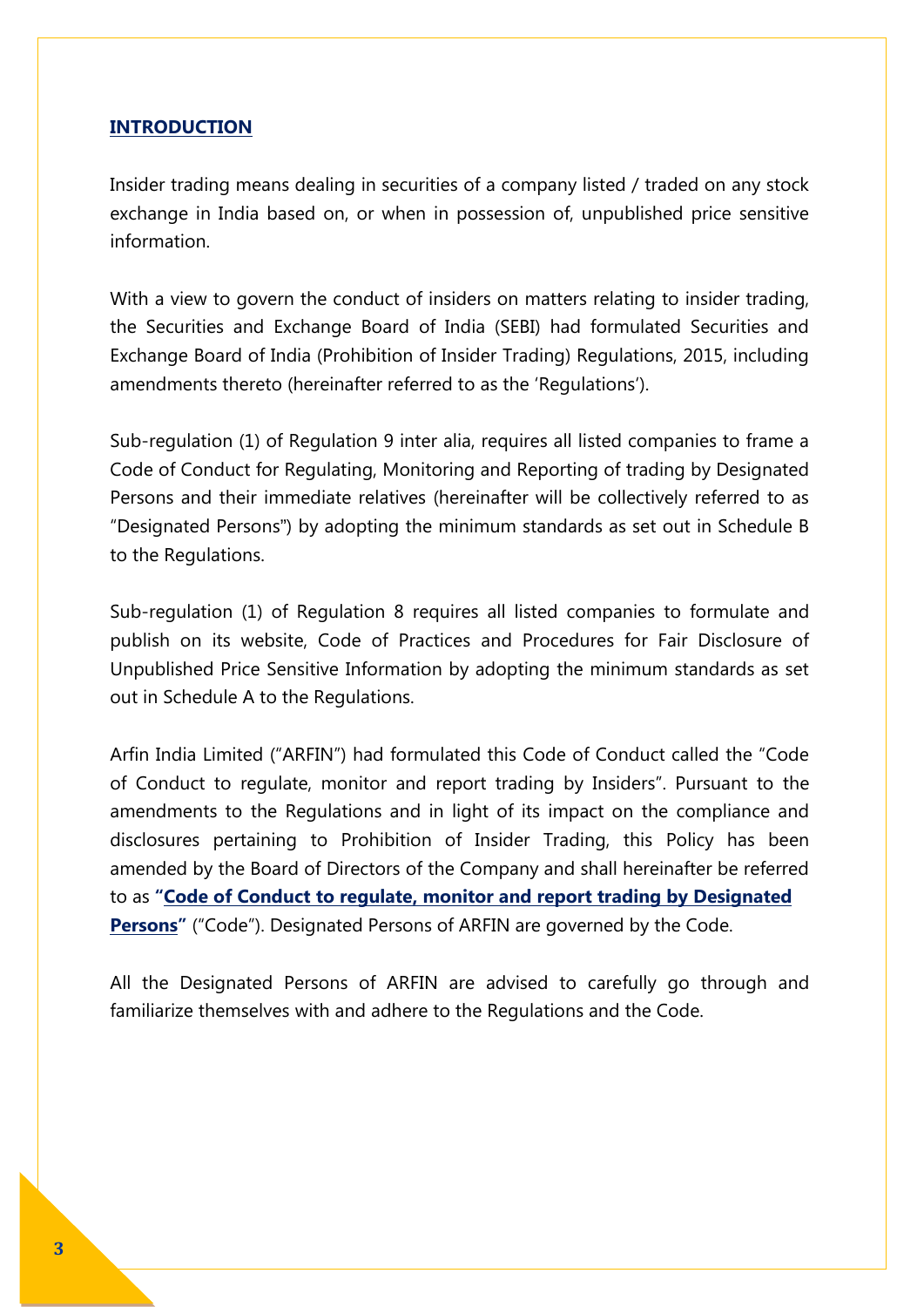#### **THE POLICY AND OBLIGATIONS**

The Company endeavors to preserve the confidentiality of Unpublished Price Sensitive Information ("UPSI") and to prevent misuse of such information. The Company is committed to transparency and fairness in dealing with all stakeholders and in ensuring adherence to all laws and regulations.

Every Designated Persons of the Company has a duty to safeguard the confidentiality of all such UPSI obtained in the course of his or her work at the Company. No Designated Person may use his or her position or knowledge of the Company to gain personal benefit or to provide benefit to any third party.

To achieve these objectives, Arfin India Limited (herein after referred to as "the Company") hereby notifies that this code of conduct is to be followed by all Designated Persons.

### **This Code is applicable to**

- **← Promoters / Promoter Group**
- **Directors**
- $\uparrow$  KMPs (Key Managerial Persons as defined under the Companies Act, 2013)
- **← Connected Persons**
- $\triangleq$  Designated Persons / Employees and their Immediate Relatives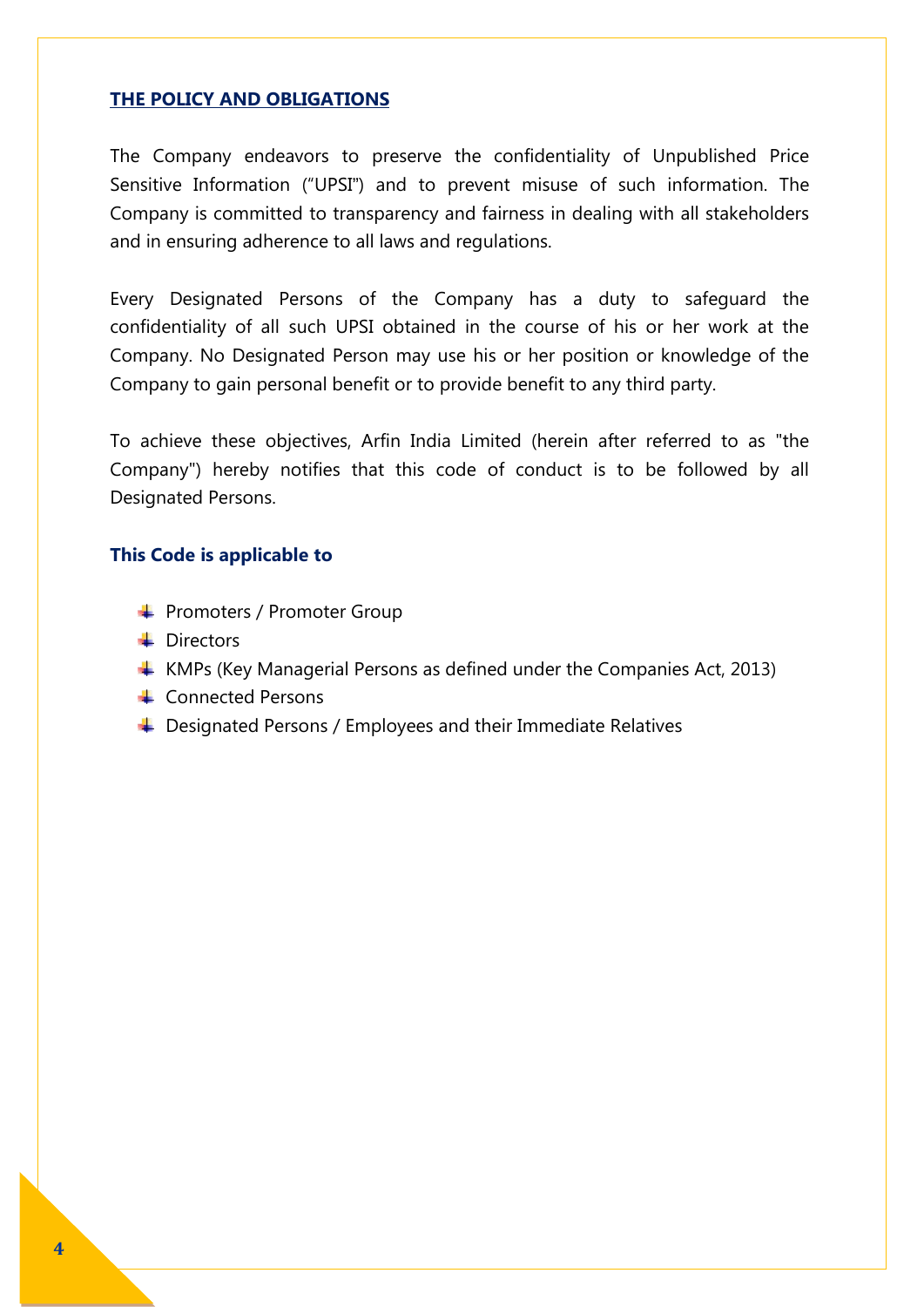## **1. DEFINITIONS**

- 1.1 **"Act"** means the Securities and Exchange Board of India Act, 1992.
- 1.2 **"Board"** means the Board of Directors of the Company.
- 1.3 **"Code"** or **"Code of Conduct"** shall mean the Code of Internal Procedures and Conduct for fair disclosure of Unpublished Price Sensitive Information and for Regulating, Monitoring and Reporting of trading by insiders of Arfin India Limited as amended from time to time.
- 1.4 **"Company"** means Arfin India Limited.
- 1.5 **"Compliance Officer"** means Company Secretary of the Company.

## 1.6 **"Connected Person"** means:

- i. any person who is or has during the six months prior to the concerned act been associated with a company, directly or indirectly, in any capacity including by reason of frequent communication with its officers or by being in any contractual, fiduciary or employment relationship or by being a director, officer or an employee of the Company or holds any position including a professional or business relationship between himself and the Company whether temporary or permanent, that allows such person, directly or indirectly, access to unpublished price sensitive information or is reasonably expected to allow such access.
- ii. Without prejudice to the generality of the foregoing, the persons falling within the following categories shall be deemed to be connected persons unless the contrary is established,
- $\triangleright$  an immediate relative of connected persons specified in clause (i); or
- $\triangleright$  a holding company or associate company or subsidiary company; or
- $\geq$  an intermediary as specified in Section 12 of the Act or an employee or director thereof; or
- $\triangleright$  an investment company, trustee company, asset management company or an employee or director thereof; or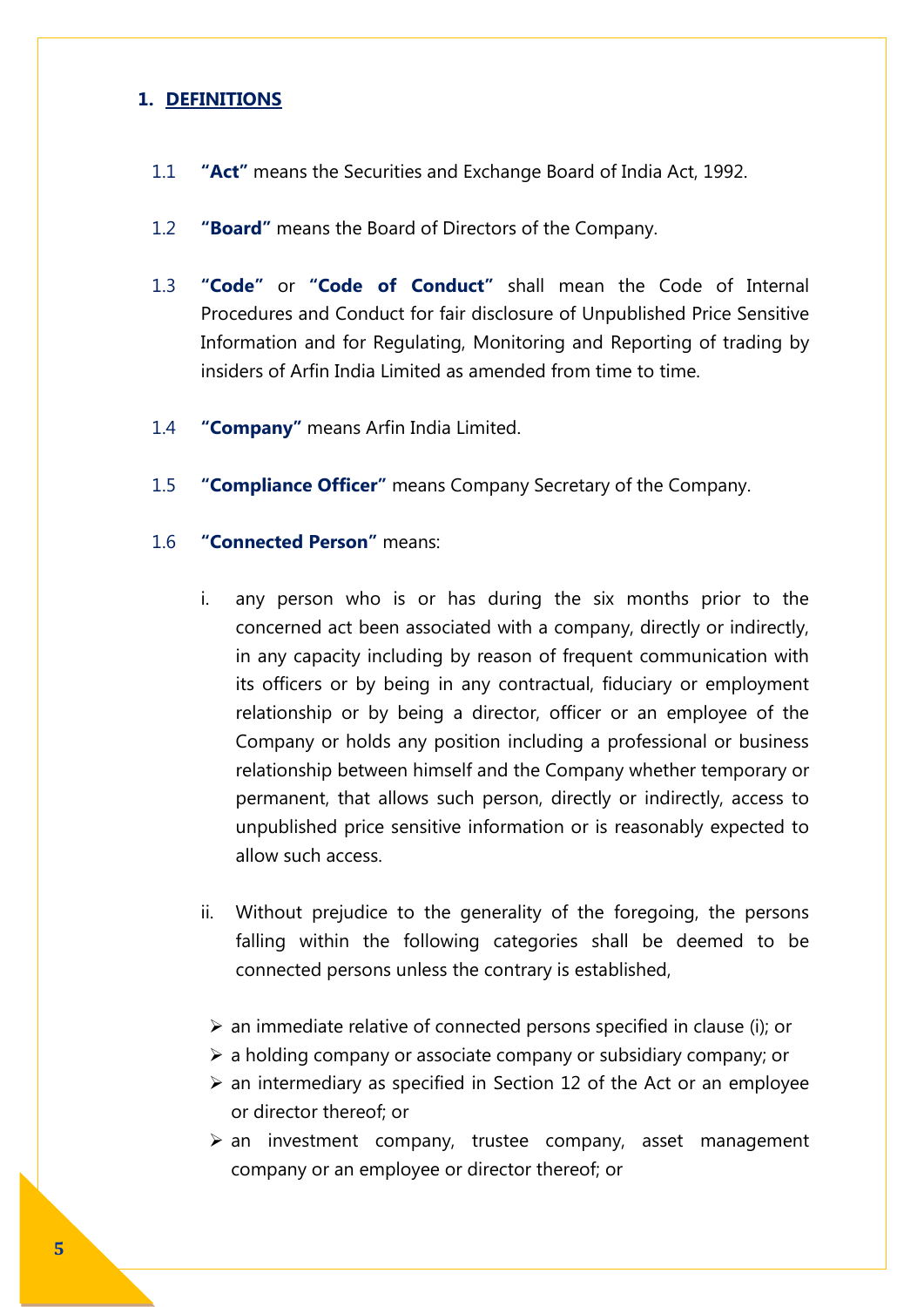- $\triangleright$  an official of a stock exchange or of clearing house or corporation; or
- $\geq$  a member of board of trustees of a mutual fund or a member of the board of directors of the asset management company of a mutual fund or is an employee thereof; or
- $\geq$  a member of the Board of directors or an employee, of a public financial institution as defined in section 2 (72) of the Companies Act, 2013; or
- $\triangleright$  an official or an employee of a self-regulatory organization recognised or authorized by the Board; or
- $\triangleright$  a banker of the Company; or
- $\triangleright$  a concern, firm, trust, Hindu undivided family, company or association of persons wherein a director of the Company or his immediate relative or banker of the Company, has more than ten per cent, of the holding or interest.
- 1.7 **"Dealing in Securities"** means an act of subscribing to, buying, selling or agreeing to subscribe to, buy, sell or deal in the securities of the Company either as principal or agent.
- 1.8 **"Designated Persons "** shall include:
	- $\triangleright$  All promoters of the Company and all persons falling within the definition of "Promoter Group";
	- $\triangleright$  All Directors of the Company
	- Chief Executive Officer of the Company and employees upto two level below the Chief
	- $\triangleright$  Executive Officer irrespective of their functional role in the Company or ability to have access to unpublished price sensitive information;
	- $\triangleright$  employees and Connected Persons, designated by the Board of Directors in consultation with the Compliance Officer, on the basis of their functional role in the Company or ability to have access to unpublished price sensitive information; and
	- $\triangleright$  Employees of material subsidiaries of the Company, if any, designated by their board of directors, on the basis of their functional role or ability to have access to unpublished price sensitive information.
	- $\triangleright$  All Employees working in the Secretarial Department, Account & Finance Department and Personal Secretaries, if any, of any of the above Designated Persons.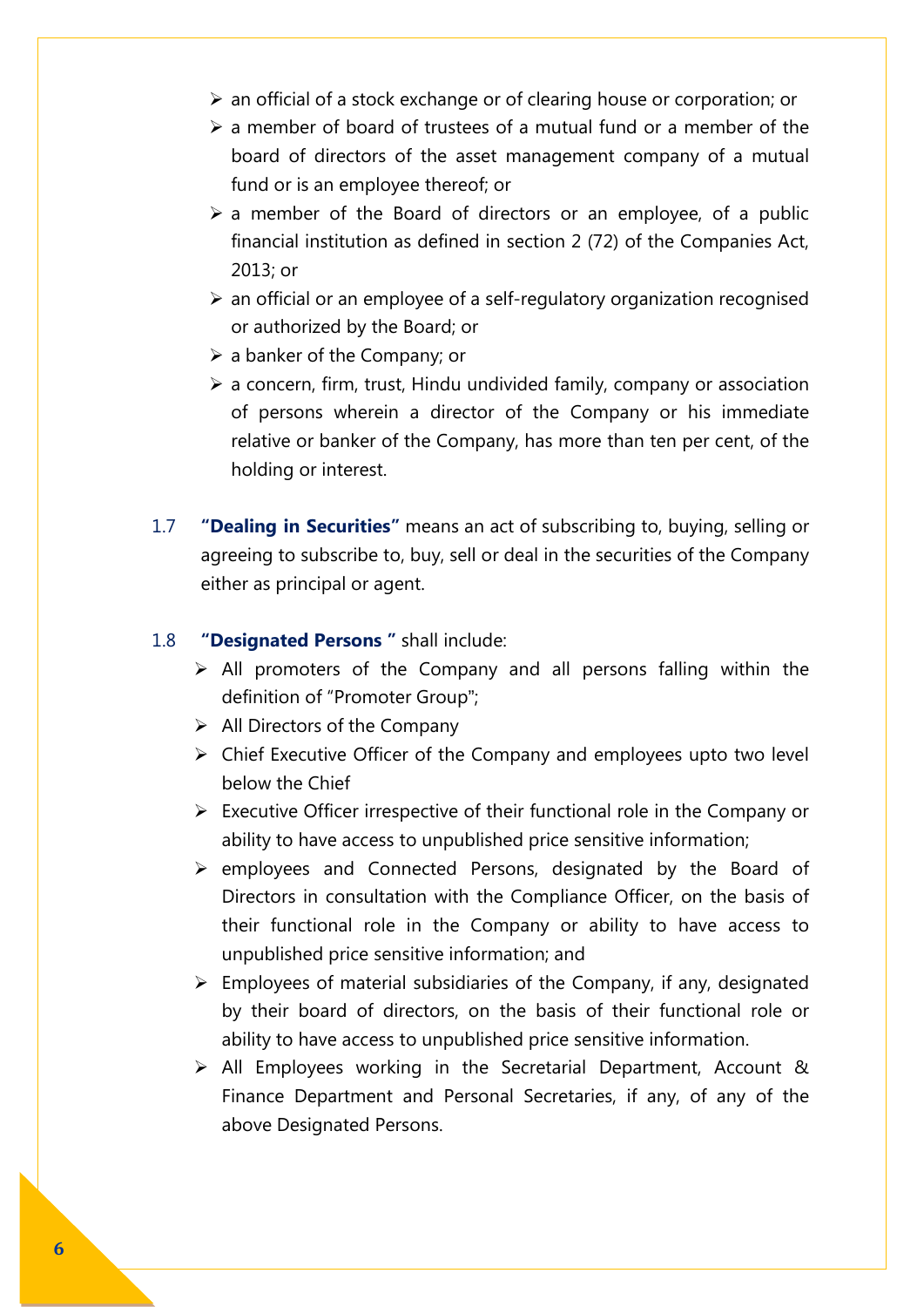- 1.9 **"Director"** means a member of the Board of Directors of the Company.
- 1.10 **"Employee"** means every employee of the Company including the Directors in the employment of the Company.
- 1.11 **"Generally available Information"** means information that is accessible to the public on a non-discriminatory basis.
- 1.12 **"Immediate Relative"** means a spouse of a person, and includes parent, sibling, and child of such person or of the spouse, any of whom is either dependent financially on such person, or consults such person in taking decisions relating to trading in securities.
- 1.13 **"Insider"** means any person who is,
	- i. a connected person; or
	- ii. in possession of or having access to unpublished price sensitive information.
- 1.14 **"Key Managerial Person"** means person as defined in Section 2(51) of the Companies Act, 2013.
- 1.15 **"Promoter"** shall have the meaning assigned to it under the Securities and Exchange Board of India (Issue of Capital and Disclosure Requirements) Regulations, 2009 or any modification thereof.
- 1.16 **"Promoter Group"** shall have the meaning assigned to it under the Securities and Exchange Board of India (Issue of Capital and Disclosure Requirements) Regulations, 2018 or any modification thereof.
- 1.17 **"Regulations"** shall mean the Securities & Exchange Board of India (Prohibition of Insider Trading) Regulations, 2015 and any amendments thereto.
- 1.18 **"Securities"** shall have the meaning assigned to it under the Securities Contracts (Regulation) Act, 1956 (42 of 1956) or any modification thereof except units of a mutual fund.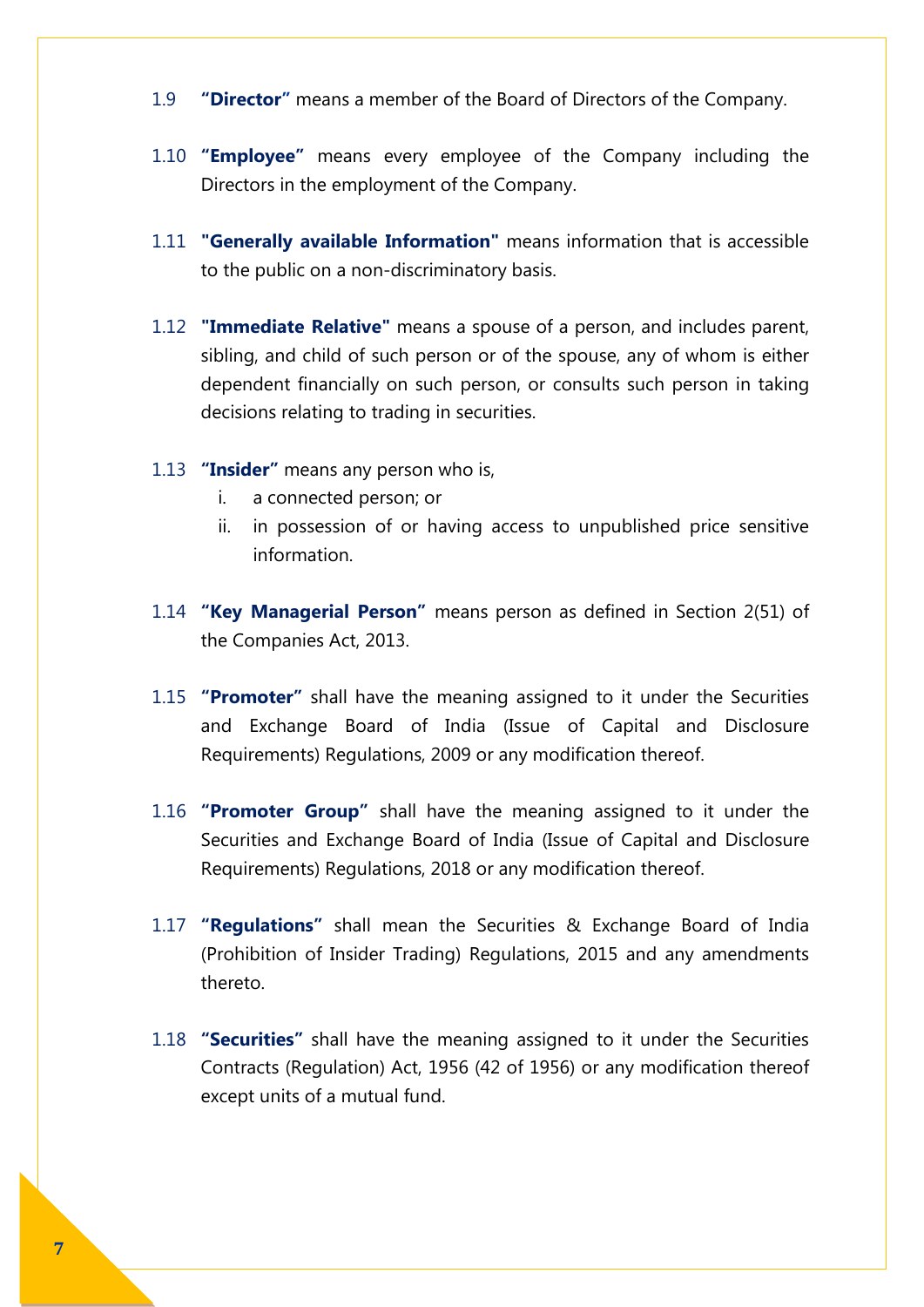- 1.19 **"Specified Persons"** means the Directors, connected persons, the insiders, the Designated Employees and the promoters and immediate relatives are collectively referred to as Specified Persons.
- 1.20 **"Takeover Regulations"** means the Securities and Exchange Board of India (Substantial Acquisition of Shares and Takeovers) Regulations, 2011 and any amendments thereto.
- 1.21 **"Trading"** means and includes subscribing, buying, selling, dealing, or agreeing to subscribe, buy, sell, deal in any securities, and "trade" shall be construed accordingly.
- 1.22 **"Trading Day"** means a day on which the recognized stock exchanges are open for trading.
- 1.23 **"Unpublished Price Sensitive Information"** means any information, relating to a company or its securities, directly or indirectly, that is not generally available which upon becoming generally available, is likely to materially affect the price of the securities and shall, ordinarily including but not restricted to, information relating to the following:
	- i. financial results;
	- ii. dividends;
	- iii. change in capital structure;
	- iv. mergers, de-mergers, acquisitions, delistings, disposals and expansion of business and such other transactions;
	- v. changes in key managerial personnel; and
	- vi. material events in accordance with the SEBI (Listing Obligations and Disclosure Requirements) Regulations, 2015.

## 1.24 **"Prohibited Period" means;**

- i. Period as defined in clause 6.1 of this code.
- ii. Such other period as may be specified by the Compliance Officer from time to time in consultation with the Chairman & Managing Director.

Words and expressions used and not defined in these regulations but defined in the Securities and Exchange Board of India Act, 1992 (15 of 1992), the Securities Contracts (Regulation) Act, 1956 (42 of 1956), the Depositories Act, 1996 (22 of 1996) or the Companies Act, 2013 (18 of 2013) and rules and regulations made thereunder shall have the meanings respectively assigned to them in those legislations.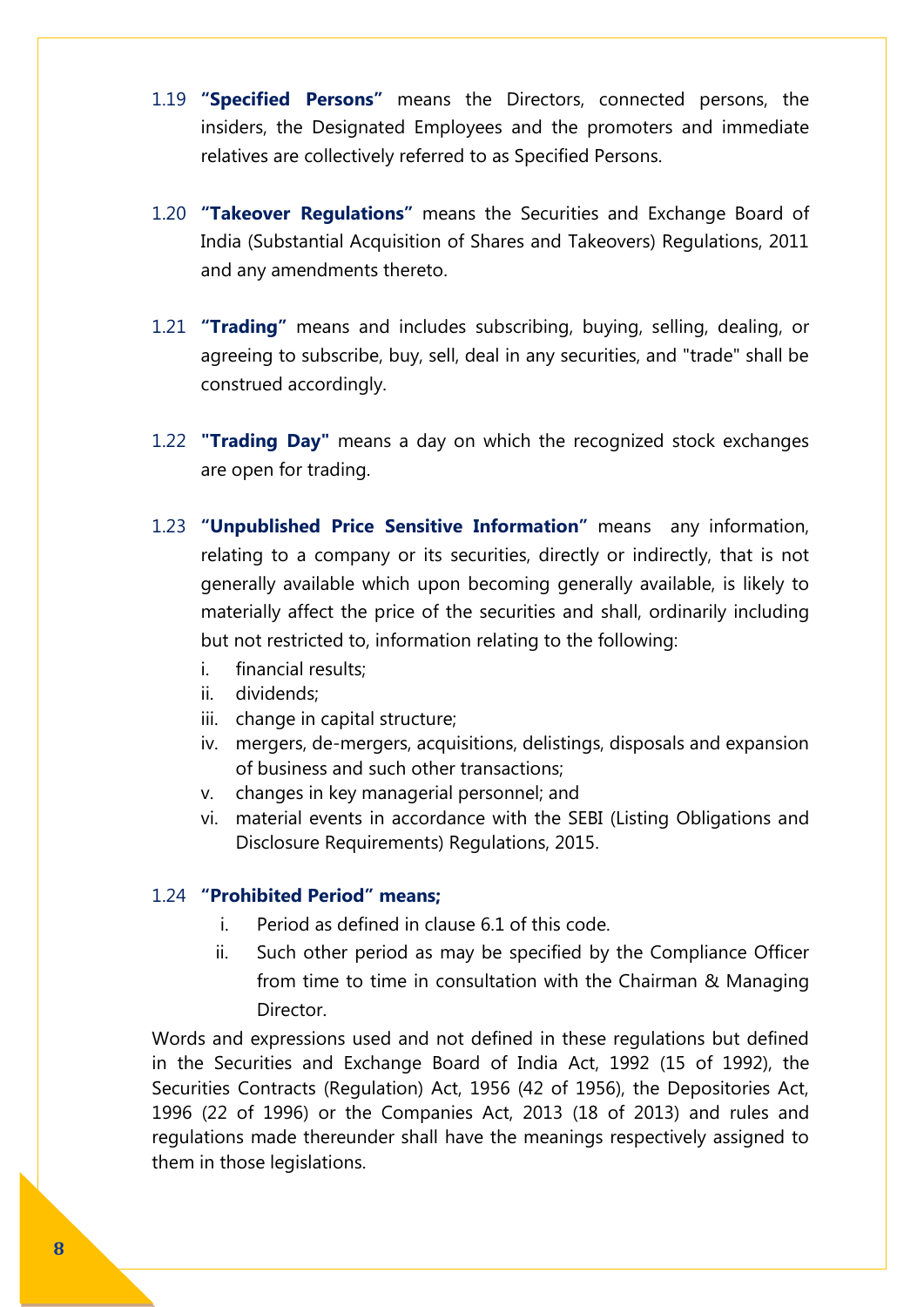## **2. ROLE OF COMPLIANCE OFFICER**

The Company has appointed the Company Secretary as Compliance Officer who shall report to the Board of Directors of the Company and in particular, shall provide reports to the Chairman of the Audit Committee or to the Chairman of the Board of Directors at such frequency as may be stipulated by the Board but not less than once in a year. In the absence of the designated/appointed Compliance Officer, the Chairman shall be authorised to appoint a person to act as the Compliance Officer in the period of absence.

### **Duties of Compliance Officer:**

- 2.1 Company Secretary shall be the Compliance Officer for the purpose of compliance of this Code.
- 2.2 He shall in consultation with the Board of Directors of the Company maintain a record of Designated Persons and any changes made to the list of Designated Persons.
- 2.3 He may in consultation with the Chairman & Managing Director and shall as directed by the Board, specify Prohibited Period from time to time and immediately make an announcement thereof.
- 2.4 He shall maintain a record of Prohibited Period specified from time to time.
- 2.5 He shall maintain records of all the declarations submitted in the appropriate form given by the Designated Persons for a minimum period of three years. The declarations may be taken and preserved in either physical form or electronic form.
- 2.6 He shall place before the Chairman / Managing Director, at regular intervals, all the details of the dealing in the securities by Designated Persons of the company and the accompanying documents that such persons had executed under the pre-dealing procedure as envisaged in these rules.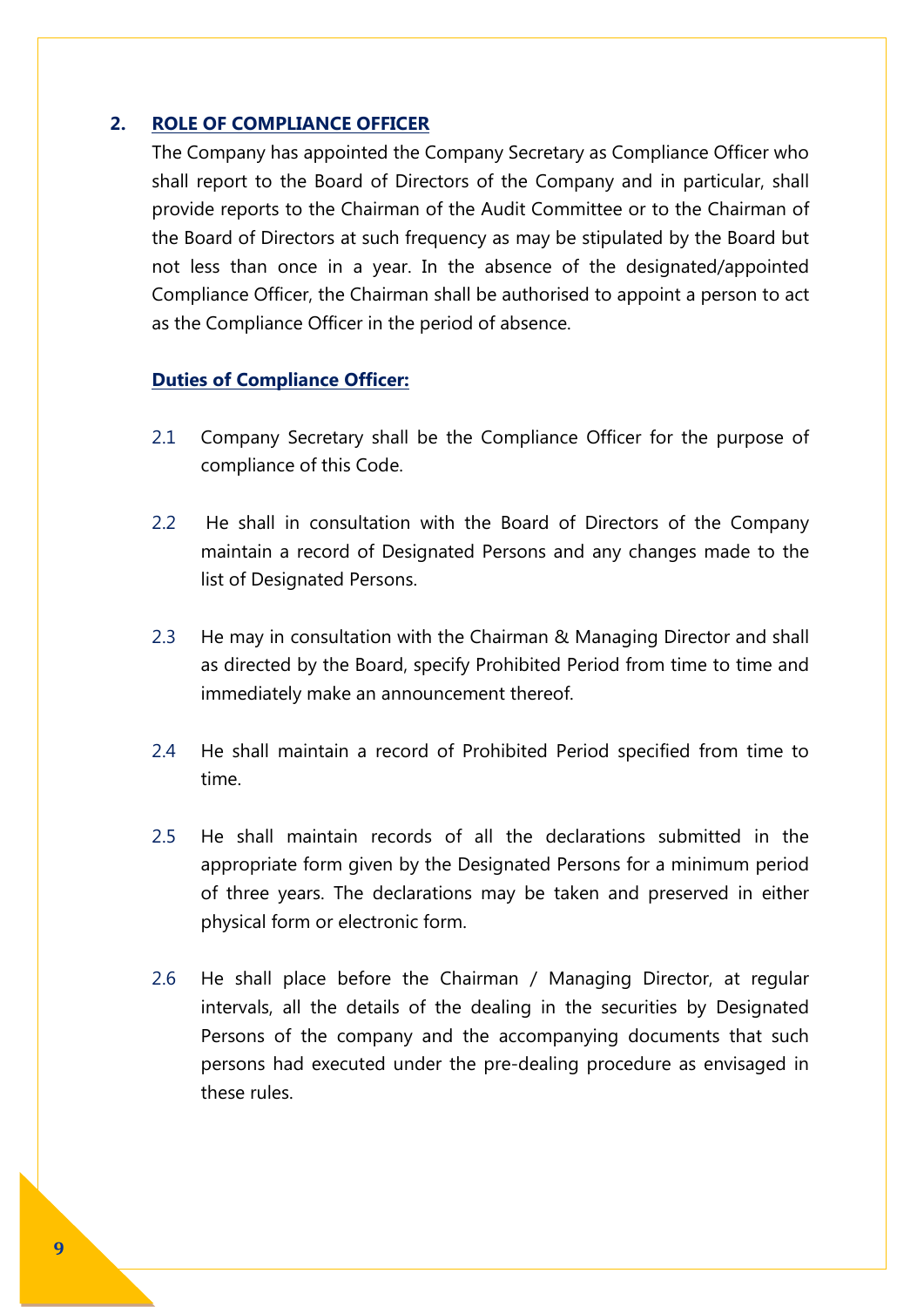- 2.7 He shall assist all the Designated Persons in addressing any clarifications regarding SEBI (Prohibition of Insider Trading) Regulation, 2015, including any amendments thereto and the Company's code of conduct.
- 2.8 He shall be responsible for overseeing and co-ordinating disclosure of price sensitive information to Stock Exchanges, analysts, shareholders and media and educating staff on disclosure policies and procedure and report to the Chairman/ Managing Director.
- 2.9 He shall ensure that prohibited period is intimated to all concerned at least 24 hours before the commencement of the said period.
- 2.10 Without prejudice to the above, the Compliance Officer shall be primarily responsible for ensuring the compliance of the Code and the Regulations.

## **3. PRESERVATION OF "PRICE SENSITIVE INFORMATION"**

The Company has a process for how and when people are brought 'inside' on sensitive transactions. Individuals are made aware of their duties and responsibilities attached to the receipt of Unpublished Price Sensitive Information and the liability that is attached to misuse or unwarranted use of such information.

Designated Persons shall maintain the confidentiality of all Unpublished Price Sensitive Information. Designated Persons shall not pass on such information to any person directly or indirectly by way of making a recommendation for the purchase or sale of securities. To prevent misuse of confidential information, the Company has put in place Chinese Walls procedures which separate persons working in those areas which routinely provide them access to confidential / UPS information, considered "inside areas" from those who deal with purchase, sale, marketing or other departments providing support services, considered "public areas". Following practices are being followed in this regard-

### 3.1 **Need to Know**

Unpublished Price Sensitive Information is to be handled on a "need to know" basis, i.e., Price Sensitive Information should be disclosed only to those within the company who need the information for legitimate purposes, performance of duties or discharge of his legal obligations and whose possession of such information will not give rise to a conflict of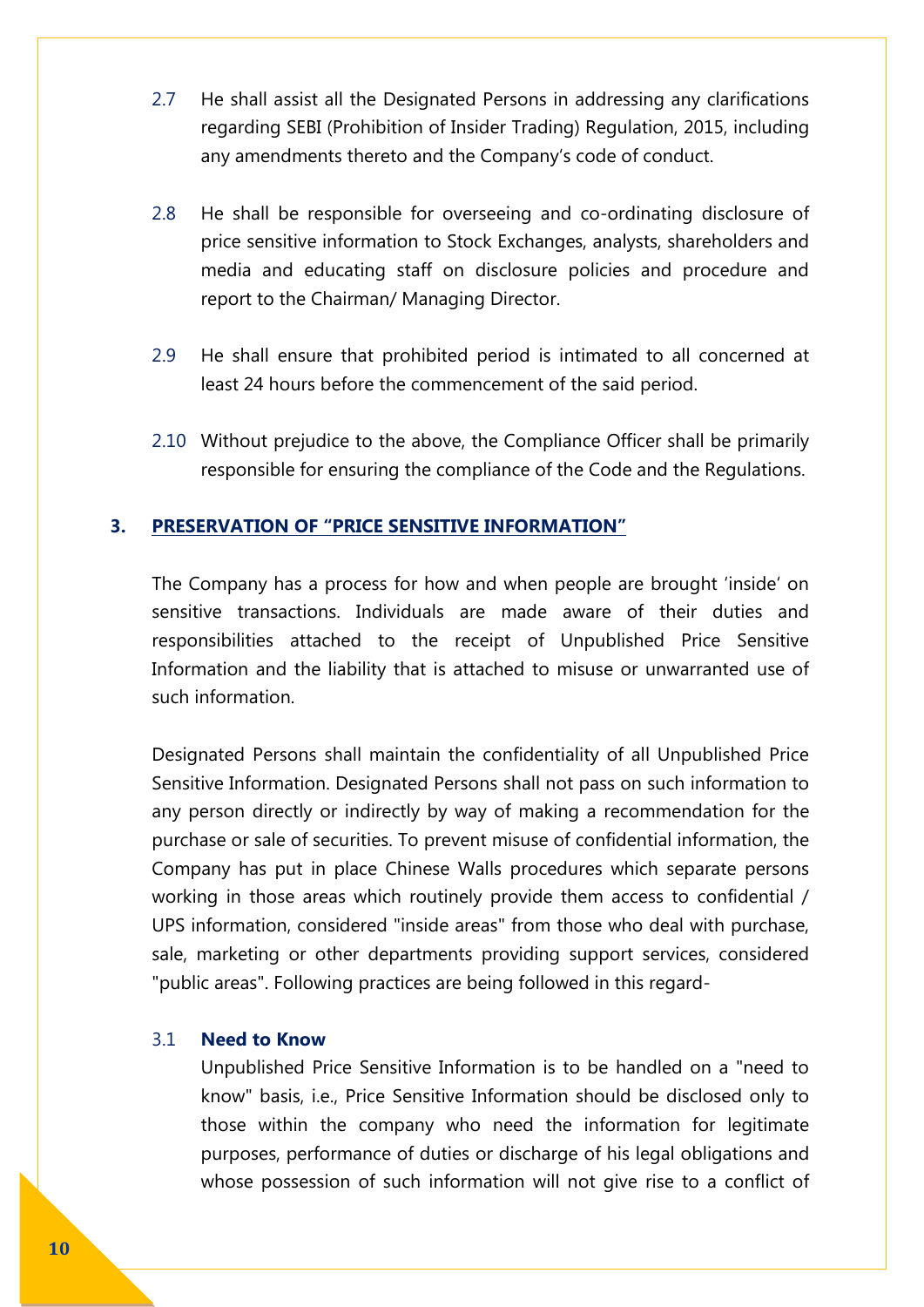interest or appearance of misuse of information. All non-public information directly received by any employee should immediately be reported to the head of the department. In exceptional circumstances employees from the public areas may be brought "over the wall" and given confidential information on the basis of "need to know" criteria, under intimation to the Compliance Officer.

## 3.2 **Limited access to confidential information**

Files containing confidential information shall be kept secure. Computer files must have adequate security of login and password, etc. Files containing confidential information should be deleted / destroyed after its use.

3.3 The employees in the inside area shall not communicate any Unpublished Price Sensitive Information to anyone in public area.

# **4. PROHIBITION ON COMMUNICATING OR COUNSELING OR PROCURING UNPUBLISHED PRICE SENSITIVE INFORMATION:**

The Designated Person shall not communicate, provide, or allow access to any unpublished price sensitive information, relating to the company or its securities, to any person including other insiders except where such communication is in furtherance of legitimate purposes, performance of duties or discharge of legal obligations.

- 4.1 No Designated Person shall procure from or cause the communication by any other Designated Person of unpublished price sensitive information, relating to a company or securities listed or proposed to be listed, except in furtherance of legitimate purposes, performance of duties or discharge of legal obligations
- 4.2 Notwithstanding anything contained hereinabove, unpublished price sensitive information may be communicated, provided, allowed access to or procured, in connection with a transaction which entails:
	- an obligation to make an open offer under the takeover regulations where the Board of Directors of the Company is of informed opinion that the proposed transaction is in the best interests of the Company; or;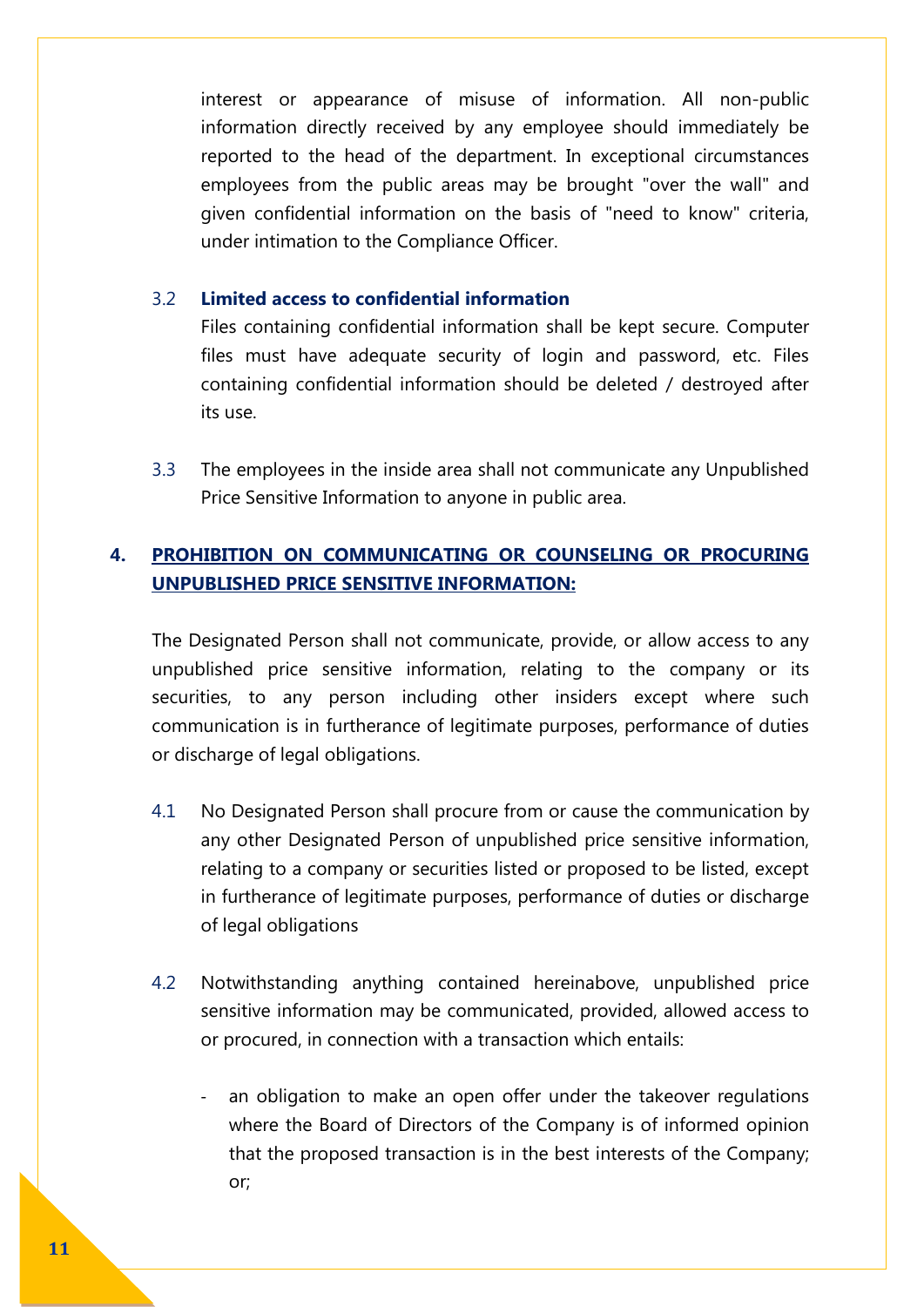not attracting the obligation to make an open offer under the takeover regulations but where the Board of Directors of the Company is of the opinion that the proposed transaction is in the best interests of the Company and the information that constitute unpublished price sensitive information is disseminated to be made generally available at least two trading days prior to the proposed transaction being effected in such form as the Board of Directors may determine to be adequate and fair to cover all relevant and material facts.

However, the Board of Directors shall require the parties to execute agreements to contract confidentiality and non-disclosure obligations on the part of such parties and such parties shall keep information so received confidential, except for the limited purpose and shall not otherwise trade in securities of the Company when in possession of unpublished price sensitive information.

# **5. PREVENTION OF MISUSE OF "UNPUBLISHED PRICE SENSITIVE INFORMATION**

No Designated Person and their Immediate Relatives shall trade in securities of the Company when in Possession of Unpublished Price Sensitive Information.

Subject to the above, all Designated Persons of the Company including their immediate relatives shall be subject to trading restriction as enumerated below:

## 5.1 **Trading Plan**

An insider shall be entitle to formulate a trading plan for dealing in securities of the Company and present it to the Compliance Officer for approval and public disclosure pursuant to which trades may be carried out on his behalf in accordance with such plan.

## 5.2 Trading Plan shall:

- i. not entail commencement of trading on behalf of the insider earlier than six months from the public disclosure of the plan;
- ii. not entail trading for the period between the twentieth trading day prior to the last day of any financial period for which results are required to be announced by the issuer of the securities and the second trading day after the disclosure of such financial results;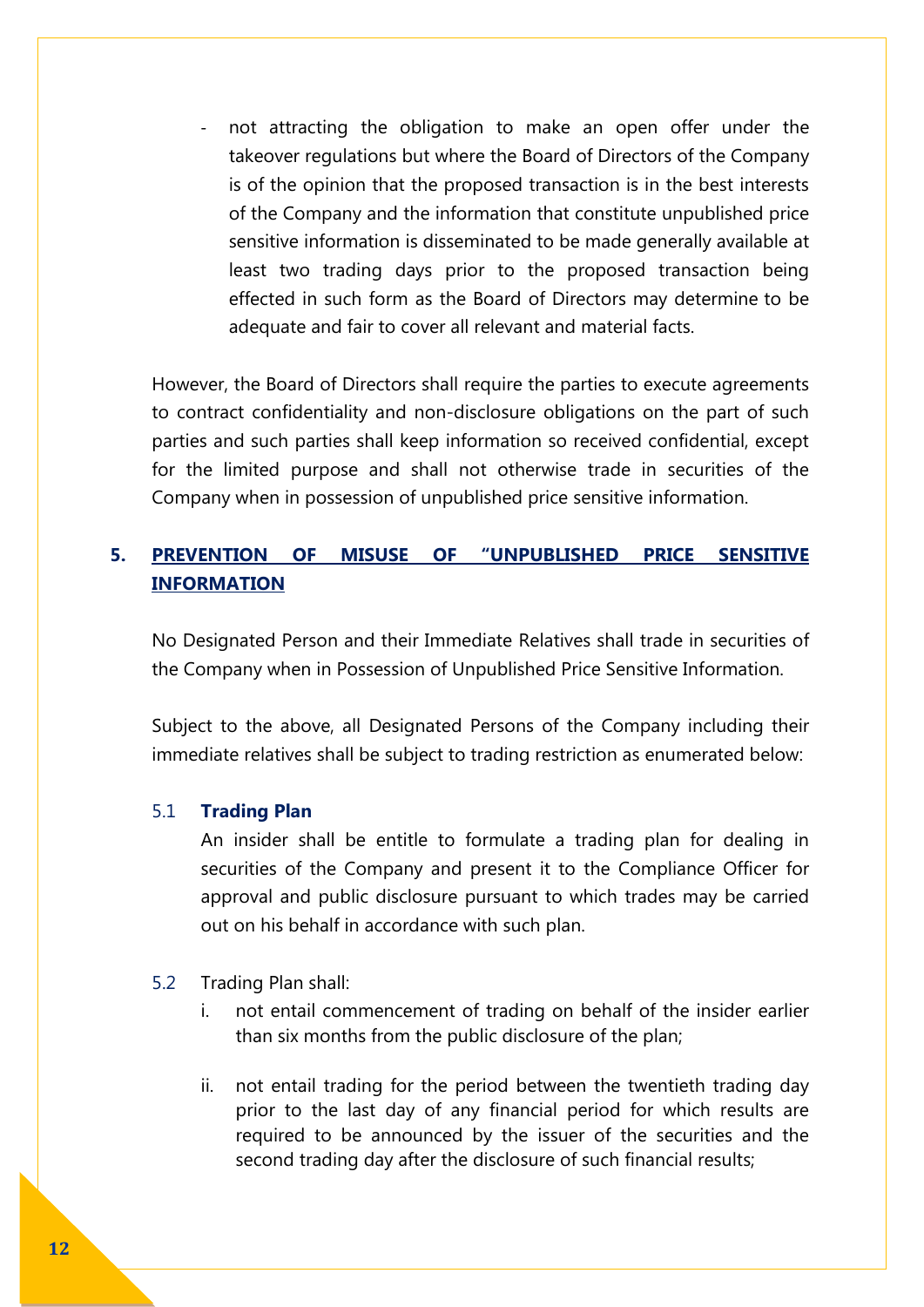- iii. not entail trading for a period of not less than twelve months;
- iv. not entail overlap of any period for which another trading plan is already in existence;
- v. set out either the value of trades to be effected or the number of securities to be traded along with the nature of the trade and the intervals at, or dates on which such trades shall be effected; and
- vi. not entail trading in securities for market abuse.
- 5.3 The Compliance Officer shall consider the Trading Plan made as above and shall approve it forthwith. However, he shall ensure that approval to trading plan does not result into violation of this Code and Regulations and shall be entitled to take express undertakings as may be necessary to enable such assessment and to approve and monitor the implementation of the plan as per provisions of the Regulations. Further, pre-clearance of trades shall not be required for a trades executed as per an approved trading plan. Furthermore, trading window norms and restrictions on contra trade shall not be applicable for trades carried out in accordance with an approved trading plan.
- 5.4 The Trading Plan once approved shall be irrevocable and the Insider shall mandatorily have to implement the plan, without being entitled to either deviate from it or to execute any trade in the securities outside the scope of the trading plan.

However, the implementation of the trading plan shall not be commenced, if at the time of formulation of the plan, the Insider is in possession of any unpublished price sensitive information and the said information has not become generally available at the time of the commencement of implementation. The commencement of the Plan shall be deferred until such unpublished price sensitive information becomes generally available information.

5.5 Upon approval of the trading plan, the compliance officer shall notify the plan to the stock exchanges on which the securities are listed.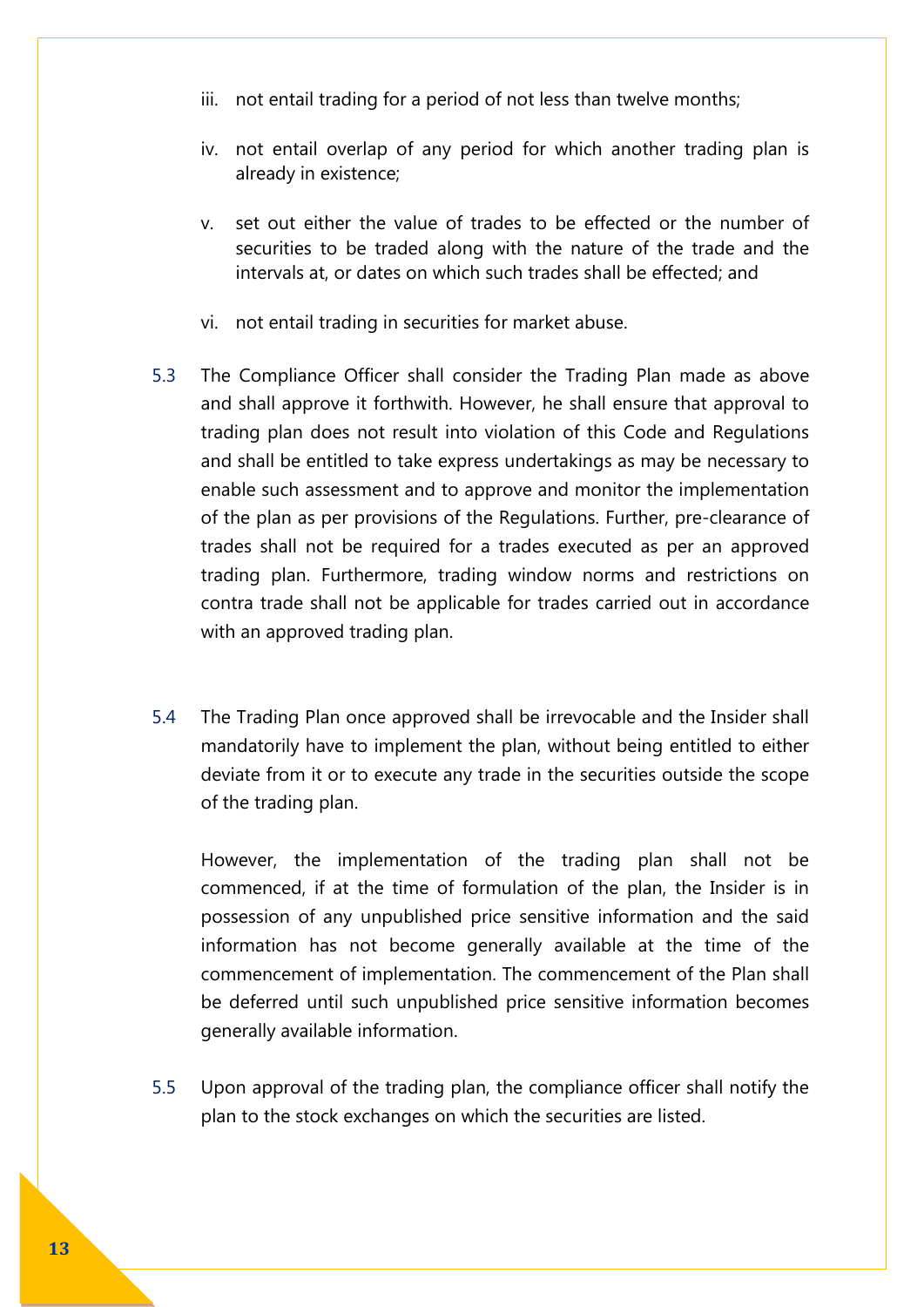## **6. TRADING WINDOW**

6.1 The period prior to declaration of Unpublished price sensitive information is particularly sensitive for transaction in the Company's securities. This sensitivity is due to the fact that the Designated Persons will, during that period, often possess unpublished price sensitive information.

The Designated Persons of the Company and their immediate relatives shall not trade in the company's securities when the trading window is closed. The period during which the trading window is closed shall be termed as Prohibited Period. The intimation of closure shall be made through email and/ or through the website of the Company. The trading window shall be closed when the Compliance Officer determines that a designated person or class of designated persons can reasonably be expected to have possession of unpublished price sensitive information.

- 6.2 Unless otherwise specified by the Compliance Officer, the Trading Window for Dealing in Securities of the Company shall be closed for the following purposes
	- a. Financial results
	- b. dividends
	- c. change in capital structure
	- d. mergers, de-mergers, acquisitions, delistings, disposals and expansion of business and such other transactions
	- e. changes in Key Managerial Personnel

In respect of declaration of financial results, the Trading Window shall be closed at the end of each quarter up to the expiry of 48 hours from the date of Board Meeting wherein the quarterly or annual consolidated financial results, as the case may be, are declared.

The closure of Trading Window for purposes other than declaration of financial results and for which a specific notice/intimation is required to be given to stock exchange shall commence from the date on which intimation of the date of Board meeting for consideration of any such Price Sensitive Information is given to Stock Exchange.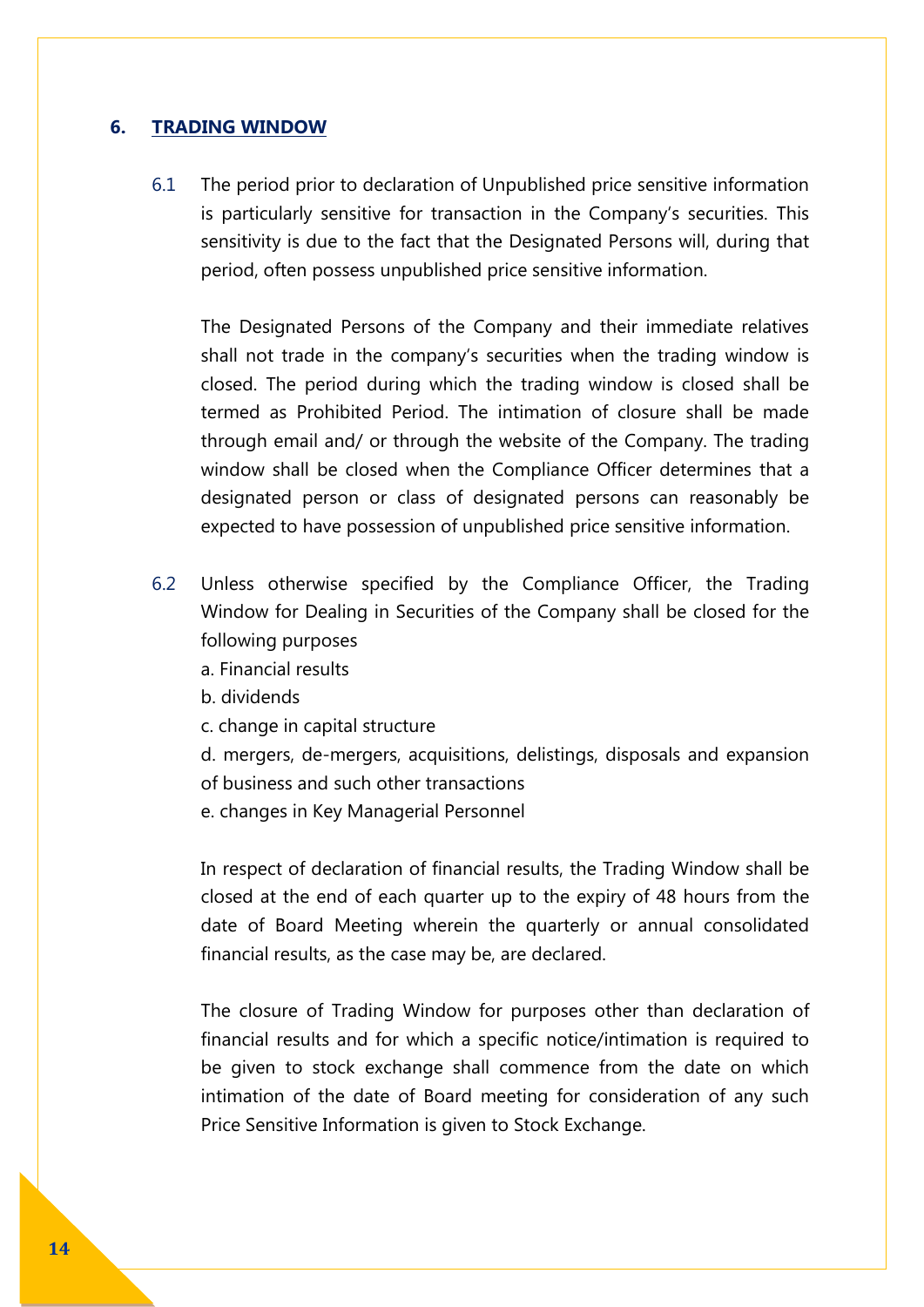The timing for re-opening of the trading window for the information referred in 6.2 shall be determined by the Compliance Officer taking into account various factors including the unpublished price sensitive information in question becoming generally available and being capable of assimilation by the market, which in any event shall not be earlier than forty-eight (48) hours after the information becomes generally available.

- 6.3 All Designated Persons of the company shall conduct all their dealings in the securities of the Company only during the valid trading window and shall not deal in any transaction involving the purchase or sale of the Company's securities during the prohibited periods or during any other period as may be specified by the Company from time to time.
- 6.4 In case of ESOPs, exercise of option may be allowed in the period when the trading window is closed. However sale of shares allotted on exercise of ESOPs shall not be allowed when trading window is closed.
- 6.5 The trading window shall also be applicable to any person having contractual or fiduciary relation with the Company, such as auditors, accountancy firms, law firms, analysts, consultants etc., assisting or advising the Company.

## **7. PRE-CLEARANCE OF TRADES**

- 7.1 All Designated Persons of the Company and their immediate relatives who intend to deal in the securities of the company in excess of  $\bar{\tau}$ 10,00,000 (Rupees Ten Lakh) whether in one or a series of transactions over any calendar quarter shall require prior clearance from the Compliance Officer.
- 7.2 The Pre-Clearance shall be obtained as per the procedure prescribed below:
	- i. An application may be made in the prescribed Form (**Annexure 1**) to the Compliance officer indicating the estimated number of securities that director / designated person intends to deal in, the details as to the depository with which he has a security account, the details as to the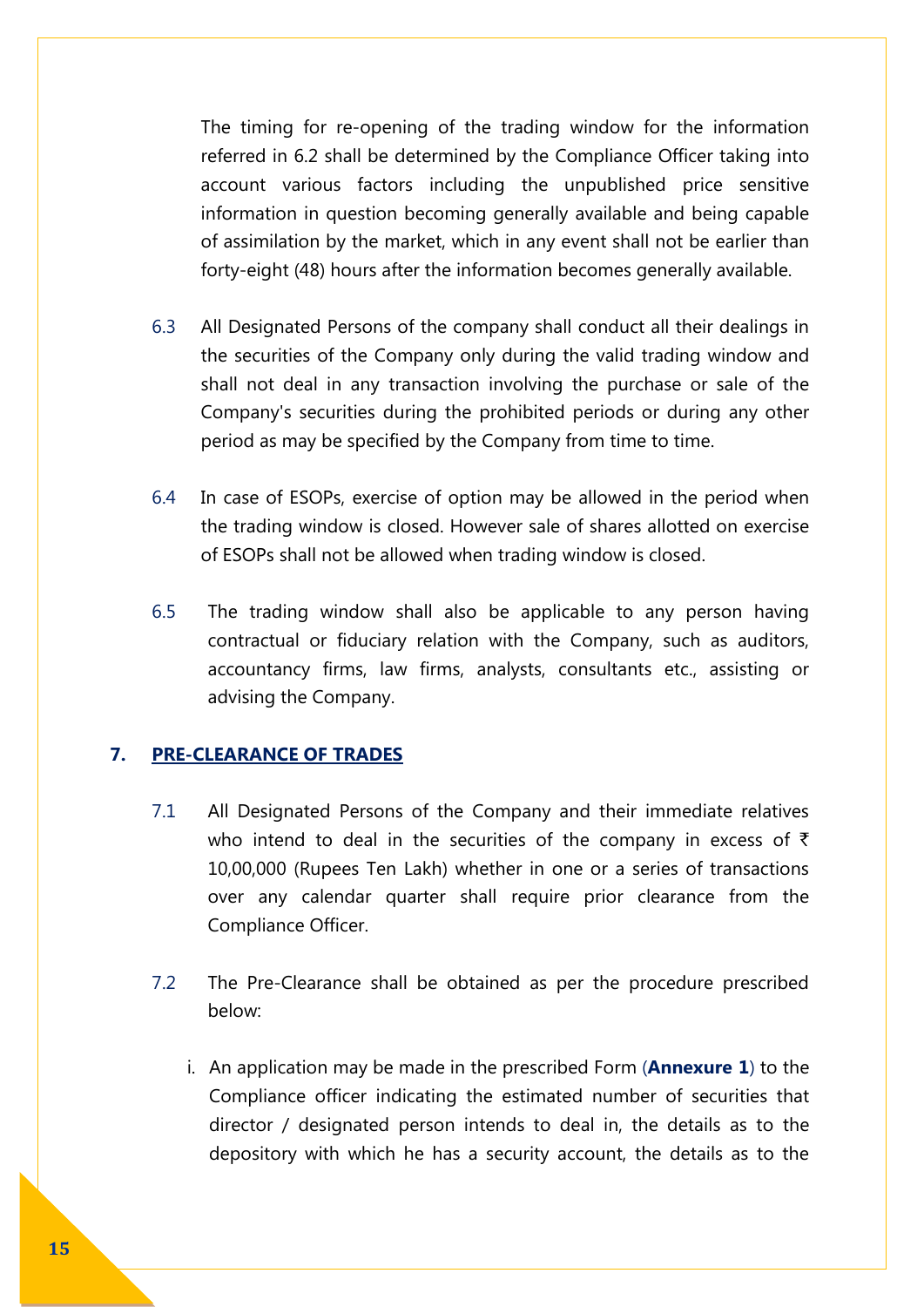securities in such depository mode and such other details as may be required by any rule made by the company in this behalf.

ii. Each Designated person shall execute in favour of the Company an undertaking in the enclosed pro-forma (**Annexure 2**) for getting the trades cleared.

The Compliance Officer shall on receiving an application provide the Designated Person with an acknowledgement on the duplicate of the application.

The Compliance Officer shall grant approval within 2 working days from the date of Acknowledgement.

The Compliance Officer shall retain copies of all applications and acknowledgements. In exceptional circumstances consent may not be given if the Compliance Officer is of the opinion that the proposed deal is on the basis of possession of any unpublished Price Sensitive Information. There shall be no obligation to give reasons for any withholding of consent.

If so requested by the Compliance Officer, Designated Person must ensure that his stockbroker is authorised to disclose to the Company all matters relevant to his share dealings.

7.3 The Designated Persons and their immediate relatives shall execute their transactions within one week after the pre-clearance failing which they have to pre-clear the transactions again. The Designated Persons shall file within 2 (two) days of the execution of the deal, the details of such deal with the Compliance Officer in the prescribed form. In case the transaction is not undertaken, a report to that effect shall be filed (**Annexure 4**).

## 7.4 **Trading by Portfolio Managers**

This Code is also applicable to Designated Persons who engage Portfolio Managers to trade in shares and hence such Designated Persons are expected to take due precaution while trading in securities through Portfolio Managers by: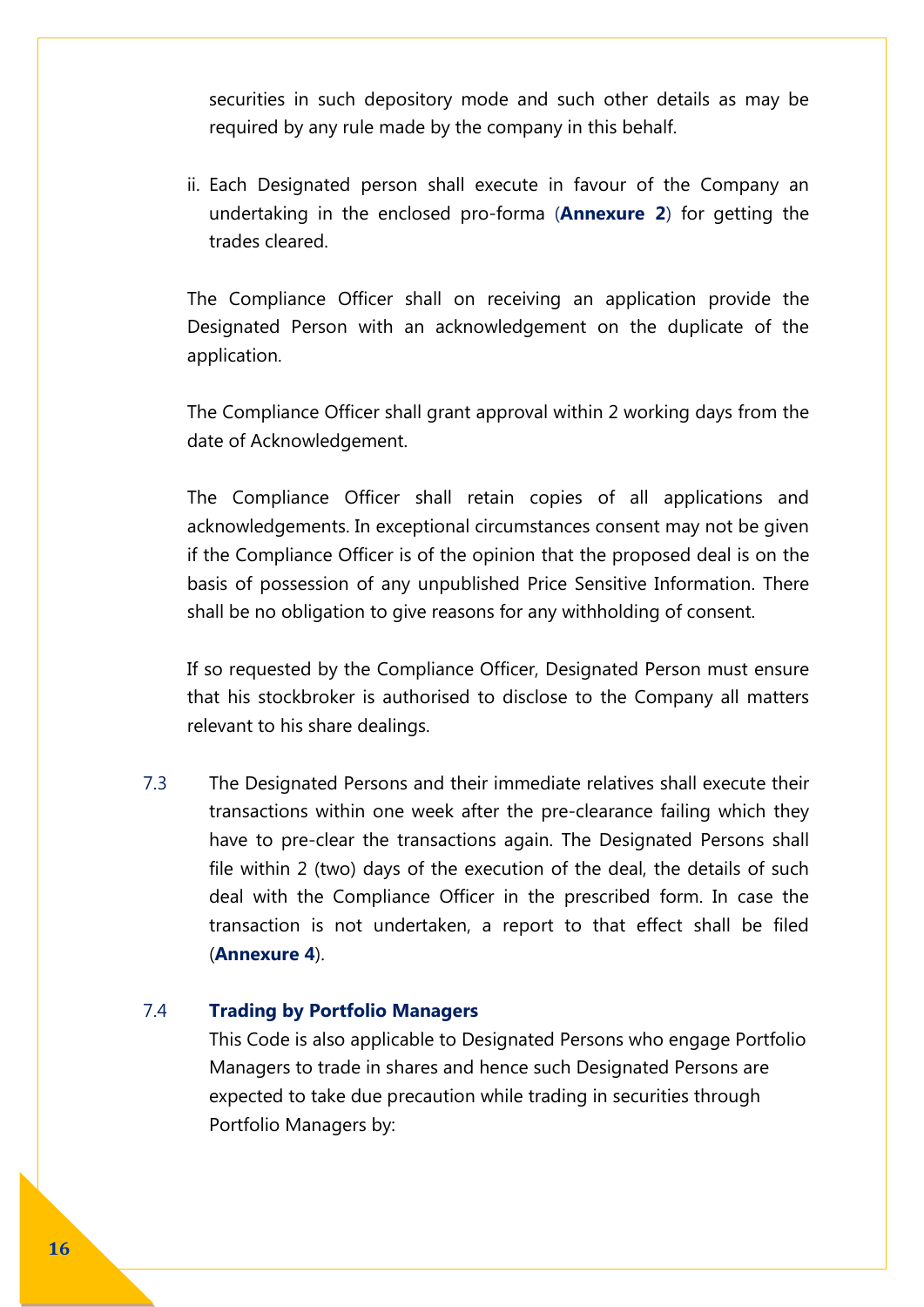- i. Informing Portfolio Managers about closure of trading window.
- ii. Ensuring to seek pre-clearance, wherever applicable, when the Portfolio Manager proposes to trade in Century's shares exceeding threshold limit and also make continual disclosures, wherever applicable, as provided in this Code.
- iii. Ensuring that the portfolio manager abides by the requirement of minimum holding period as provided in this Code and not do contra trade as provided in this Code.
- iv. Prohibiting the Portfolio manager to trade in securities of the Company at his own discretion or when the Designated Persons is in possession of UPSI.

Despite the above, if any trading is done by portfolio managers, it will be treated as trading done by the Designated Persons, and therefore such Designated Person will be held responsible for any such non-compliance and subject to such penalties as specified in this Code.

## **8. MINIMUM PERIOD FOR HOLDING OF SECURITIES**

- 8.1 All Designated Persons and their immediate relatives who buy or sell any number of shares of the Company shall not enter into an opposite transaction i.e. sell or buy any number of shares during the next six months following the prior transaction. All Designated Persons shall also not take positions in derivative transactions in the shares of the Company at any time.
- 8.2 The Compliance Officer may be empowered to grant relaxation from strict application of such restriction for reasons to be recorded in writing provided that such relaxation does not violate these regulations.
- 8.3 If a contra trade is executed, inadvertently or otherwise, in violation of such a restriction, the profits from such trade shall be liable to be disgorged for remittance to the Board for credit to the Investor Protection and Education Fund administered by the Board under the Act.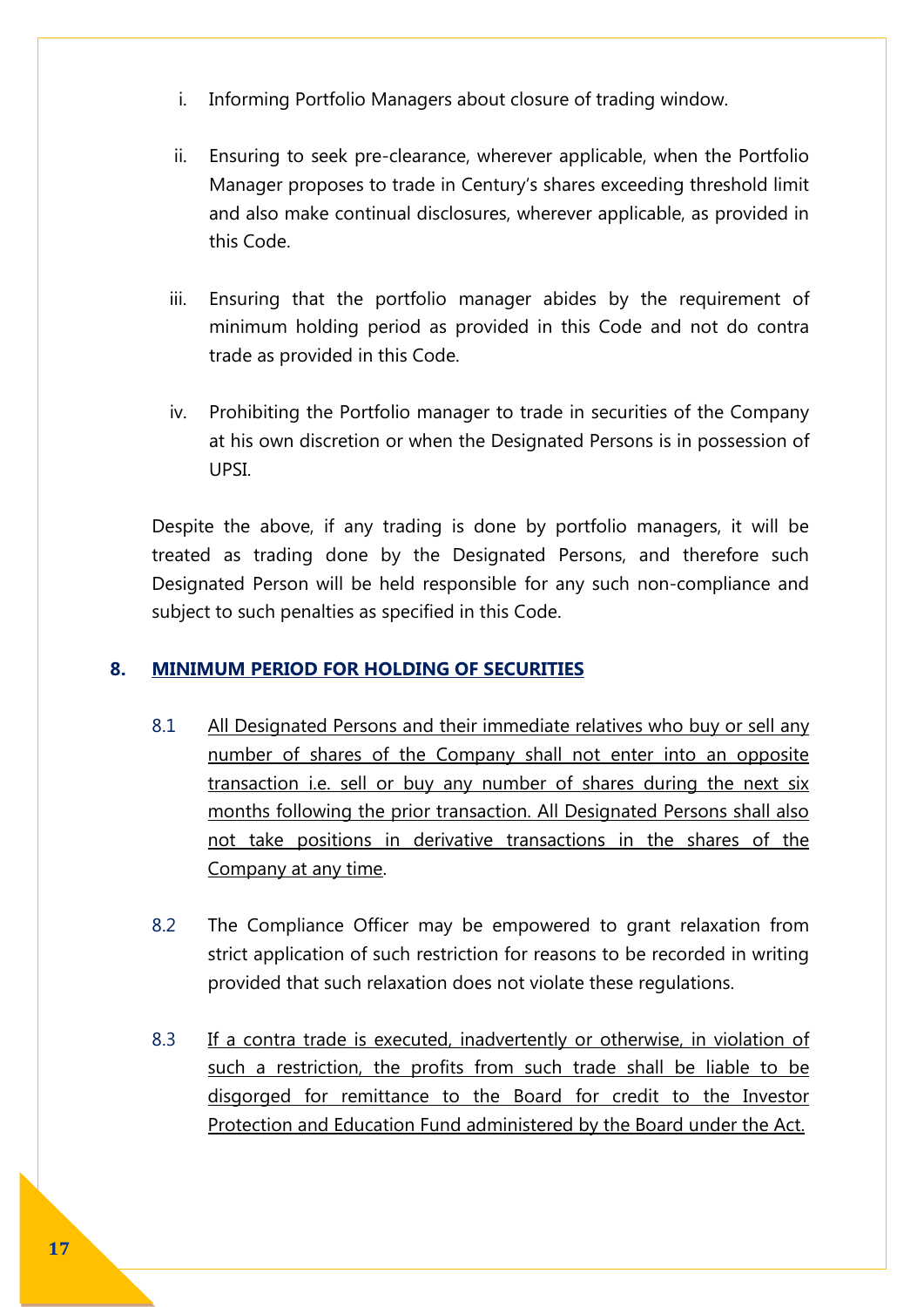8.4 Contra Trade restrictions will not be applicable for trades pursuant to exercise of stock options.

## **9. DISCLOSURE FROM DESIGNATED PERSON**

- 9.1 All Designated Persons shall be required to disclose names and Permanent Account Number or any other identifier authorized by law of the following persons to the company on an annual basis and as and when the information changes:
	- a) Immediate relatives
	- b) Persons with whom such designated person(s) shares a material financial relationship\*
	- c) Phone, mobile and cell numbers which are used by them.

d) In addition, the names of educational institutions from which designated persons have graduated and names of their past employers shall also be disclosed on a one time basis.

9.2 The term \* **"material financial relationship"** shall mean a relationship in which one person is a recipient of any kind of payment such as by way of a loan or gift during the immediately preceding twelve months, equivalent to at least 25% of such payer's annual income but shall exclude relationships in which the payment is based on arm's length transactions."

## **10. REPORTING REQUIREMENTS FOR TRANSACTIONS IN SECURITIES**

#### **Initial Disclosure**

- 10.1 Every Promoter / Key Managerial Personnel / Director / Officers / Designated Employees of the Company, within thirty days of these regulations taking effect, shall forward to the Company the details of all holdings in securities of the Company presently held by them including the statement of holdings of dependent family members in the prescribed Form (**Annexure 5**).
- 10.2 Every person on appointment as a key managerial personnel or a director of the Company or upon becoming a promoter shall disclose his holding of securities of the Company as on the date of appointment or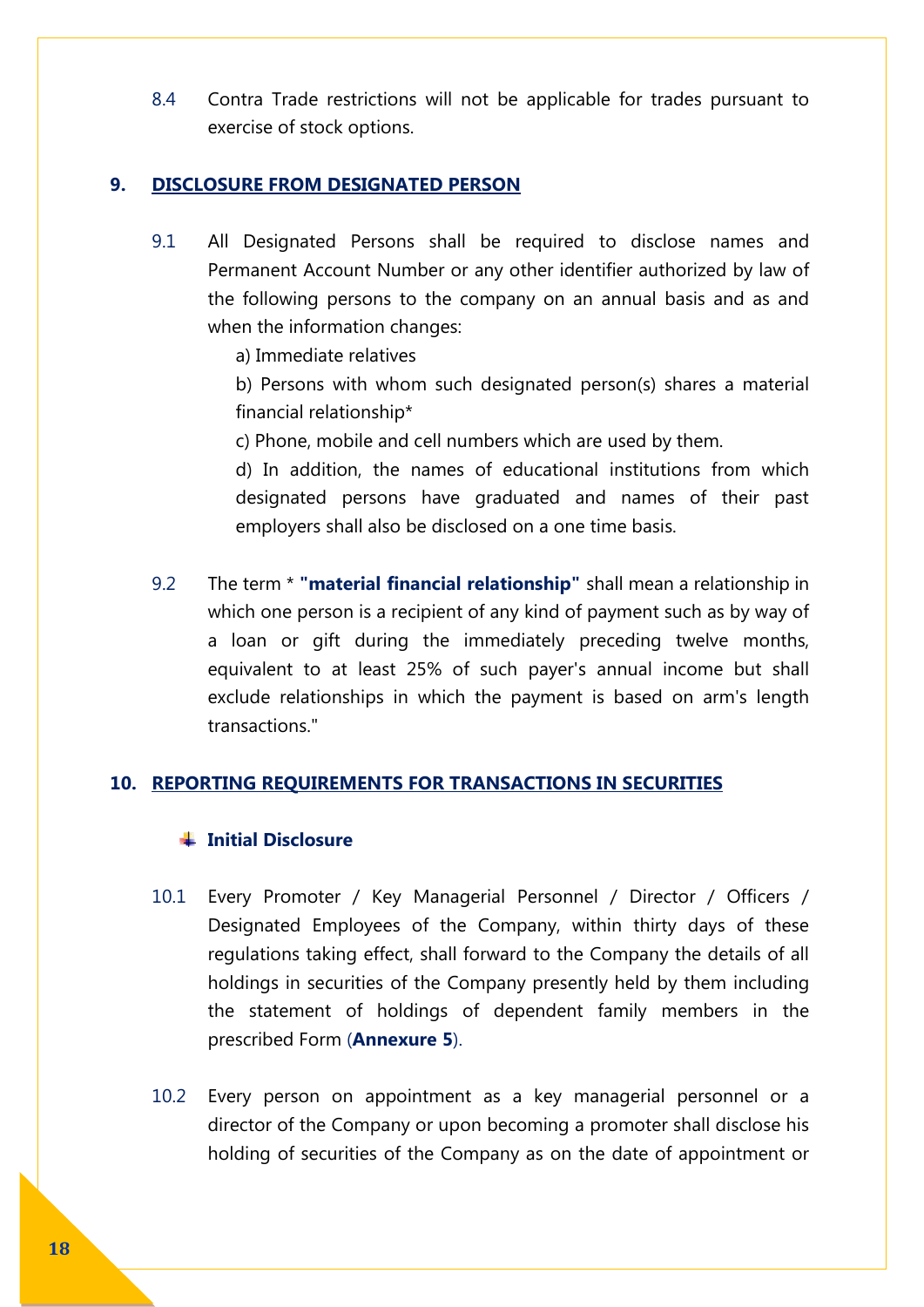becoming a promoter, to the Company within seven days of such appointment or becoming a promoter.

## **Continual Disclosure**

10.3 Every promoter, employee and director of the Company shall disclose to the Company the number of such securities acquired or disposed of within two trading days of such transaction if the value of the securities traded, whether in one transaction or a series of transactions over any calendar quarter, aggregates to a traded value in excess of Rs. 10 Lakhs.

The disclosure shall be made within 2 Trading days of:

- a. the receipt of intimation of allotment of shares, or
- b. the acquisition or sale of shares or voting rights, as the case may be.
- 10.4 The Compliance Officer shall maintain records of all the declarations / undertakings / forms as mentioned in this Code, as received from time to time, for a period of five years.

## **11. DISCLOSURE BY THE COMPANY TO THE STOCK EXCHANGE(S)**

Pursuant to Regulation 7(2)(b) of Securities and Exchange Board of India (Prohibition of Insider Trading) Regulations, 2015, within 2 working days of the receipt of the information under Clause 10.3 above, the Compliance Officer shall disclose to all Stock Exchanges on which the Company is listed, the information received.

#### **12. DISSEMINATION OF PRICE SENSITIVE INFORMATION**

- 12.1 No information shall be passed by specified persons by way of making a recommendation for the purchase or sale of securities of the Company.
- 12.2 Disclosure / dissemination of Price Sensitive Information with special reference to analysts, media persons and institutional investors:

The following guidelines shall be followed while dealing with analysts and institutional investors:-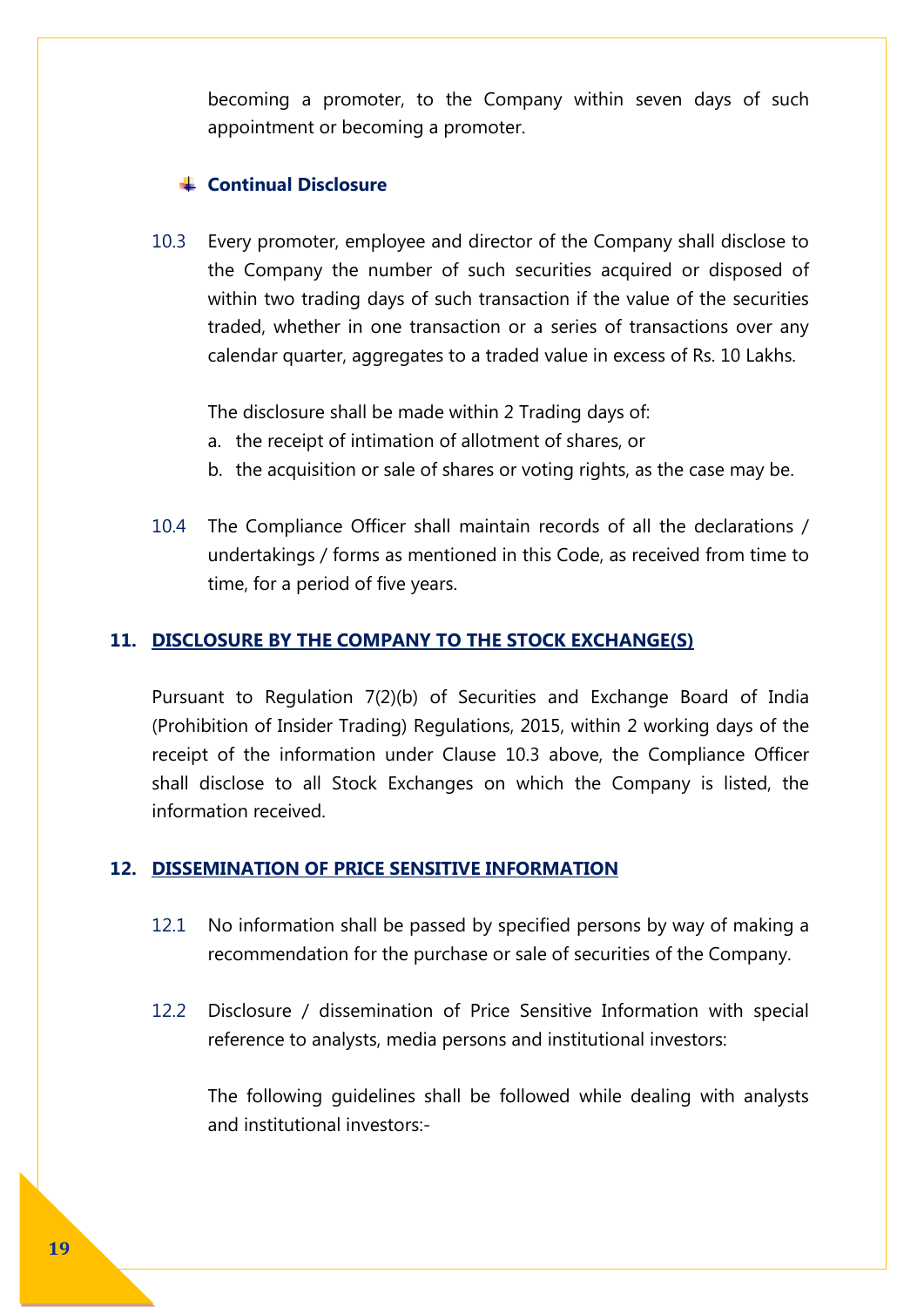- $\triangleright$  Only public information to be provided.
- $\triangleright$  At least two Company representatives be present at meetings with analysts, media persons and institutional investors and if desired by the Chairman of the Company or Chairman of the Audit Committee, there shall be audio/visual recording of such meeting.
- $\triangleright$  Unanticipated questions may be taken on notice and a considered response given later. If the answer includes price sensitive information, a public announcement should be made before responding.
- $\triangleright$  Simultaneous release of information after every such meet.
- $\triangleright$  No person other than Chairman of the Company shall respond to any market rumor.

The Company is required to frame a Code of practices and procedures for Fair Disclosure of Unpublished price sensitive information and the same is appended hereto.

### **13. INTERNAL CONTROL**

The Company has put in place adequate and effective system of internal controls to ensure compliance with the requirements given in these regulations to prevent insider trading and the Audit Committee of the Company is entrusted with responsibility to verify that the systems for internal control are adequate and are operating effectively.

# **14. ACTIONS AND PENALTY FOR CONTRAVENTION OF THE CODE OF CONDUCT**

- 14.1 The Designated Persons who violate the code of conduct shall be subject to disciplinary action by the Company that may include wage freeze, suspension, recovery and clawback etc. and shall be ineligible for future participation in Employees Stock Option Plan (ESOP).
- 14.2 In case the Company observes that there has been a violation of these regulations, they shall inform the Board promptly.
- 14.3 The action by the Company shall not preclude SEBI or other Regulatory authorities from taking any action against those who are found guilty of Insider trading.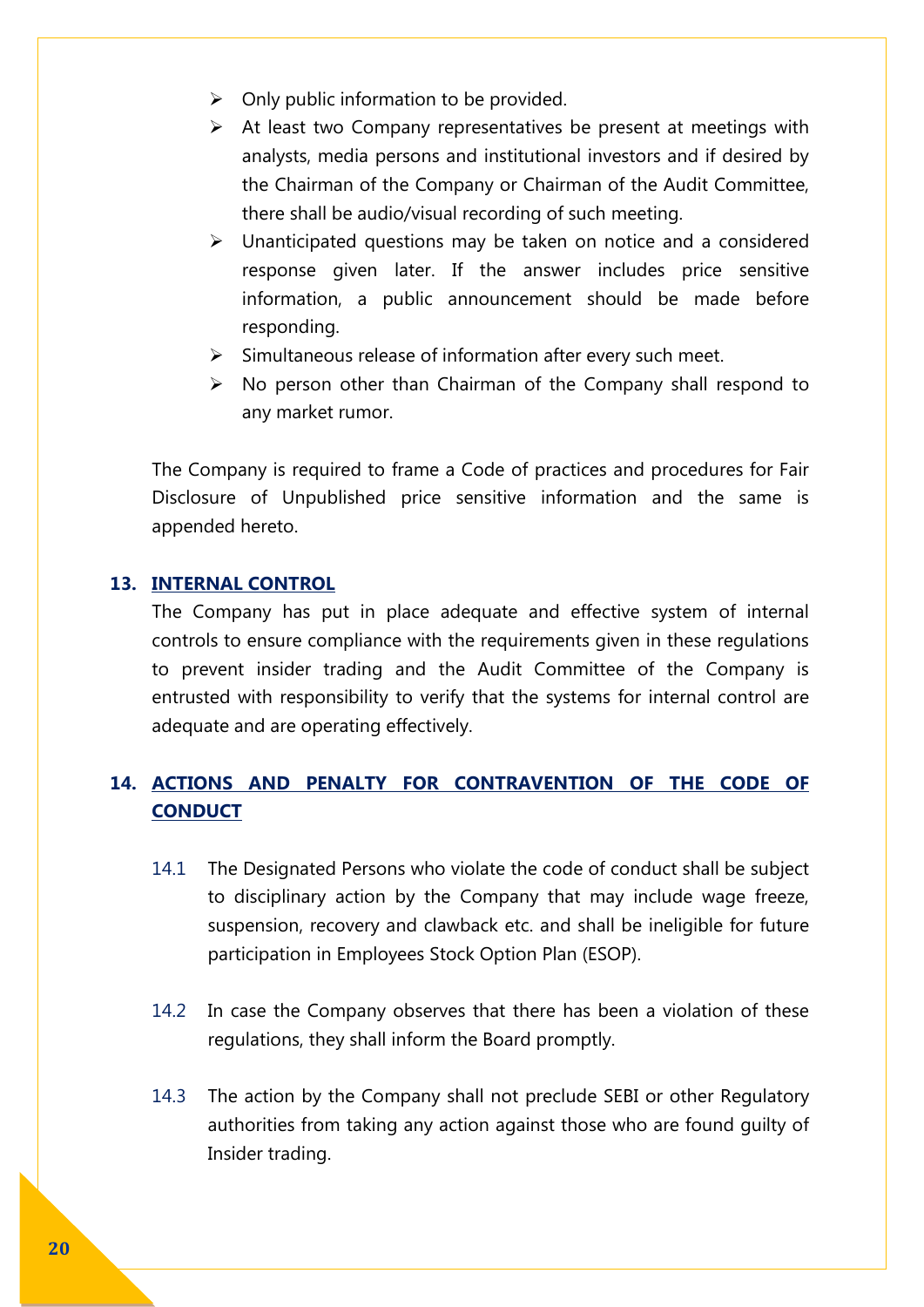- 14.4 If any person enters into Insider Trading, he shall be punishable with imprisonment for a term which may extend to ten years or with penalty which shall not be less than ten lakh rupees but which may extend to twenty-five crore rupees or three times the amount of profits made out of insider trading, whichever is higher, or with both .
- 14.5 The action by the Company shall not preclude SEBI from taking any action under the Act for violation of the Regulations.

## **15. INFORMATION TO SEBI IN CASE OF VIOLATION OF THE SEBI (PROHIBITION OF INSIDER TRADING) REGULATIONS, 2015**

In case it is observed by the Company and / or Compliance Officer that there has been a violation of the SEBI (Prohibition of Insider Trading) Regulations, 2015, SEBI must be informed by the Company.

## **16. CODE OF FAIR DISCLOSURE**

A code of practices and procedures for fair disclosure of unpublished price sensitive information for adhering each of the principles is set out below:

- 16.1 There shall be prompt public disclosure of unpublished price sensitive information that would impact price discovery no sooner than credible and concrete information comes into being in order to make such information generally available.
- 16.2 Unpublished Price Sensitive Information shall not be disclosed selectively but there shall be uniform and universal dissemination of such information.
- 16.3 The Compliance Officer shall be the Chief Investor Relations Officer to deal with dissemination of information and disclosure of unpublished price sensitive information.
- 16.4 The Company shall give appropriate and fair response to queries on news reports and requests for verification of market rumors by regulatory authorities. However no person other than Chairman of the Company shall respond to any such news report or market rumor.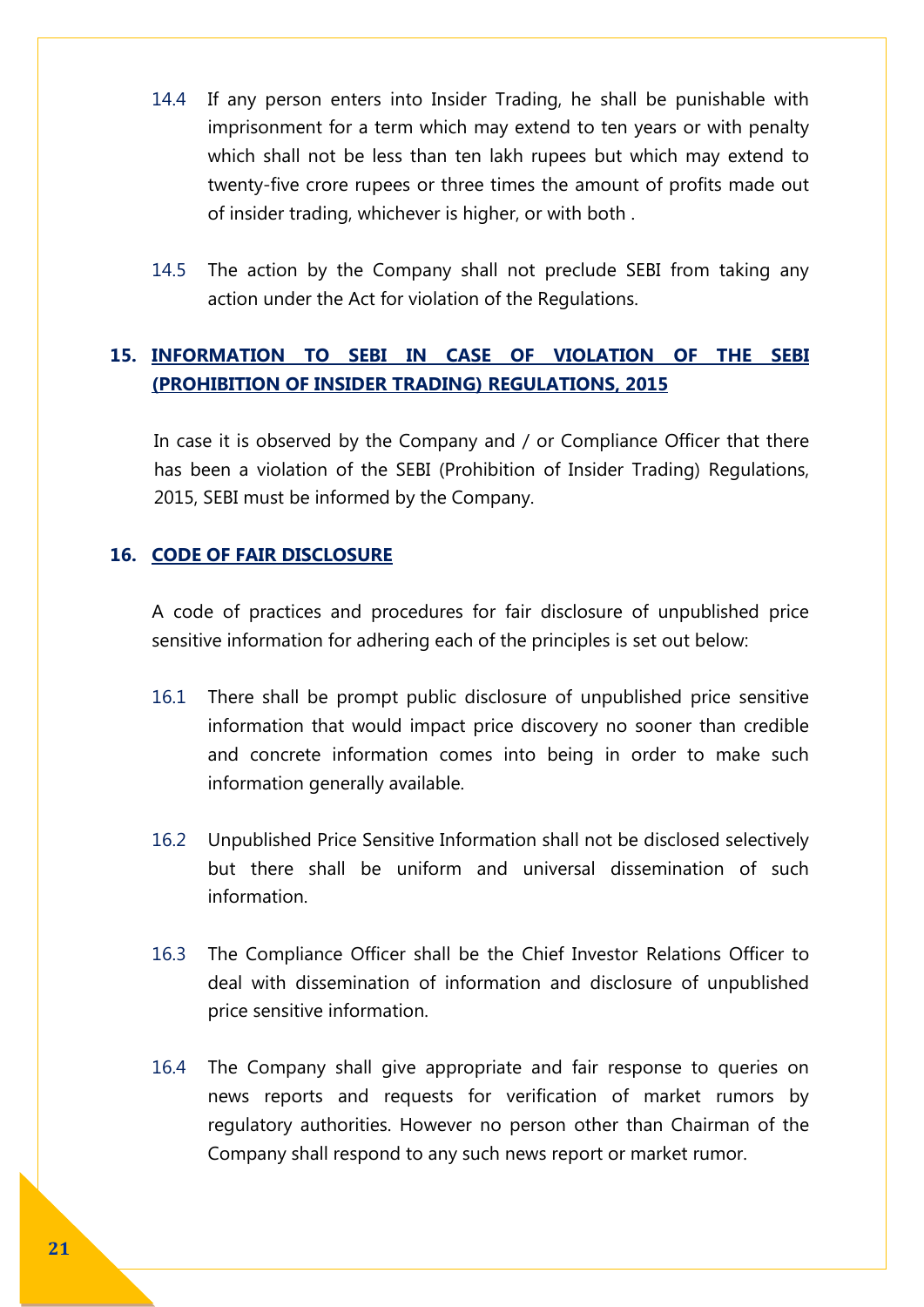## **17. GENERAL**

Employees are advised to pursue the Code and Securities and Exchange Board of India (Prohibition of Insider Trading) Regulations, 2015 as amended from time to time, carefully and acquaint themselves with all the provisions contained therein. The Compliance Officer will be available for clarification / assistance that may be necessary.

**THIS POLICY IS ONLY INTERNAL CODE OF CONDUCT AND ONE OF THE MEASURES TO AVOID INSIDER TRADING. IT WILL BE THE RESPONSIBILITY OF EACH DESIGNATED PERSON TO ENSURE COMPLIANCE OF SEBI GUIDELINES AND OTHER RELATED STATUTES FULLY.**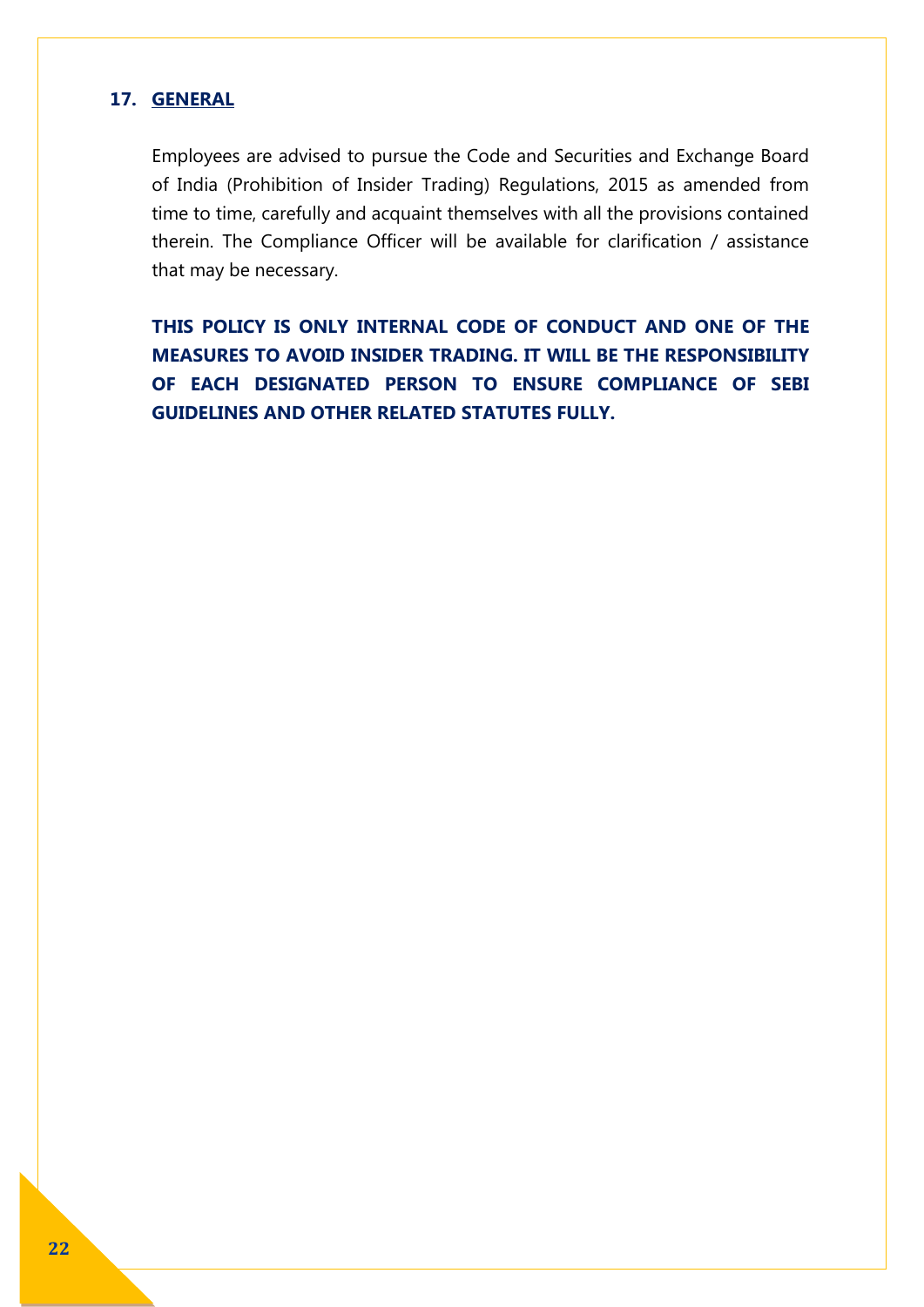

B-302, 3<sup>rd</sup> Floor, Pelican House, Gujarat Chamber of Commerce Building, Ashram Road, Ahmedabad – 380009, Gujarat, India. CIN: L65990GJ1992PLC017460, Contact: +91 79 26583791, 92, Fax: +91 79 26583792, **Email:** investors@arfin.co.in, **Website:** [www.arfin.co.in](http://www.arfin.co.in/)

#### **ANNEXURE 1**

#### **Specimen of Application for Pre- clearance Approval**

 $\Gamma$ o,  $D$ ate:  $D$ ate:  $D$ ate:  $D$ ate:  $D$ ate:  $D$ ate:  $D$ ate:  $D$ ate:  $D$ ate:  $D$ ate:  $D$ ate:  $D$ ate:  $D$ ate:  $D$ ate:  $D$ ate:  $D$ ate:  $D$ ate:  $D$ ate:  $D$ ate:  $D$ ate:  $D$ ate:  $D$ ate:  $D$ ate:  $D$ ate:  $D$ ate:  $D$ ate:  $D$ ate The Compliance Officer, Arfin India Limited, Ahmedabad, Gujarat, India.

Dear Sir / Madam,

## **Subject: Application for Pre- clearance approval in securities of the Company**

Pursuant to the SEBI (prohibition of Insider Trading) Regulations, 2015 and the Company's **Code of Conduct for Prevention of Insider Trading**, I seek approval to purchase / sale / subscription of \_\_\_\_\_\_\_\_\_ equity shares of the Company as per details given below:

| 1.  | Name of the applicant                                                                 |                                                                                                 |
|-----|---------------------------------------------------------------------------------------|-------------------------------------------------------------------------------------------------|
| 2.  | Designation                                                                           |                                                                                                 |
| 3.  | Number of securities held as on date                                                  |                                                                                                 |
| 4.  | Folio No. / DP ID / Client ID No.)                                                    |                                                                                                 |
| 5.  | The proposal is for                                                                   | Purchase of securities<br>(a)<br>Subscription to securities<br>(b)<br>Sale of securities<br>(c) |
| 6.  | Proposed date of dealing in securities                                                |                                                                                                 |
| 7.  | Estimated number of securities proposed to be<br>acquired/subscribed/sold             |                                                                                                 |
| 8.  | Price at which the transaction is proposed                                            |                                                                                                 |
| 9.  | Current market price (as on date of application)                                      |                                                                                                 |
| 10. | Whether the proposed transaction will<br>be through stock exchange or off-market deal |                                                                                                 |
| 11. | Folio No. / DP ID / Client ID No. where the<br>securities will be credited / debited  |                                                                                                 |

I enclose herewith the form of Undertaking signed by me. Yours faithfully,

 $\frac{1}{2}$  ,  $\frac{1}{2}$  ,  $\frac{1}{2}$  ,  $\frac{1}{2}$  ,  $\frac{1}{2}$  ,  $\frac{1}{2}$  ,  $\frac{1}{2}$  ,  $\frac{1}{2}$  ,  $\frac{1}{2}$  ,  $\frac{1}{2}$  ,  $\frac{1}{2}$ (Signature of Employee)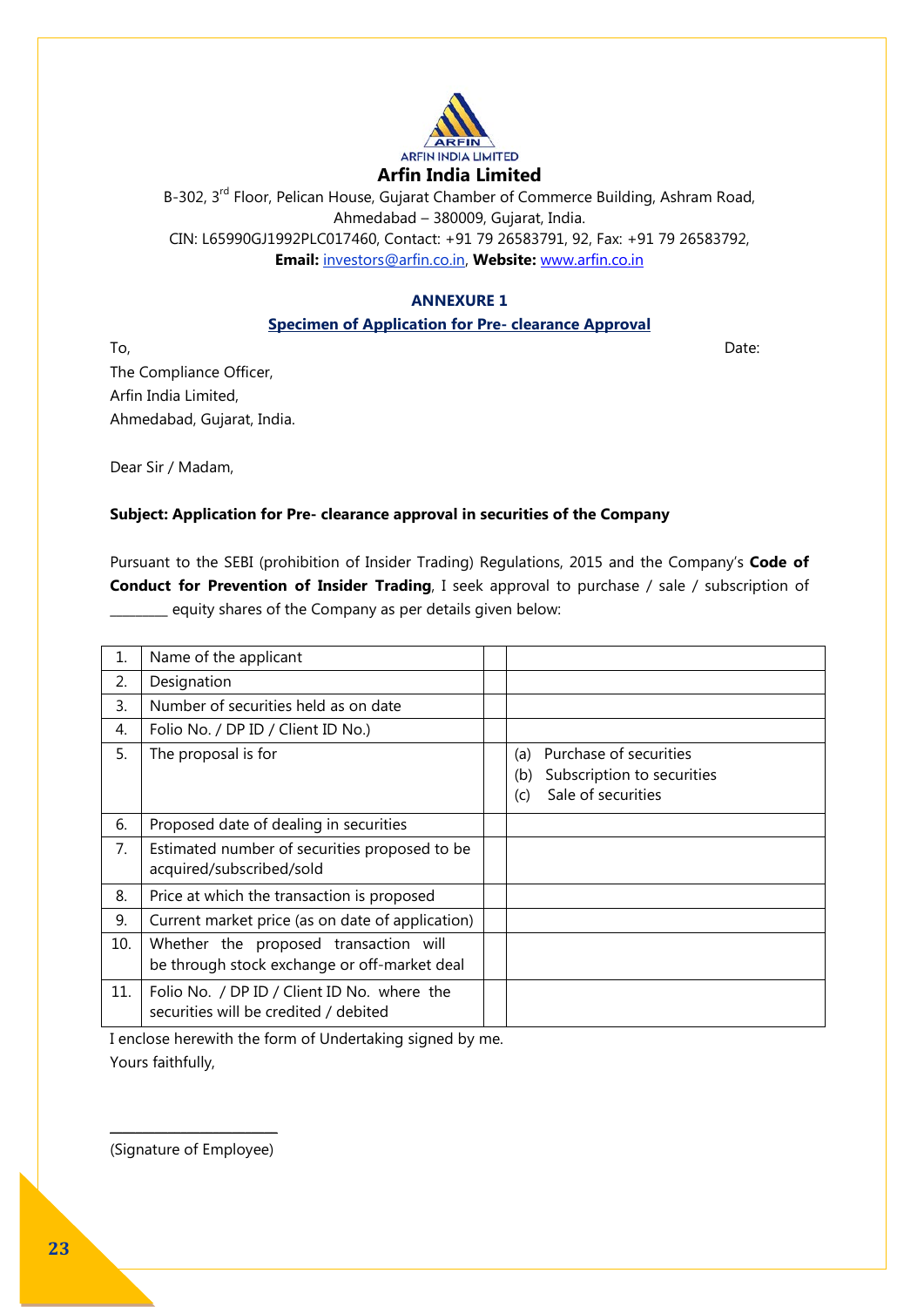

B-302, 3<sup>rd</sup> Floor, Pelican House, Gujarat Chamber of Commerce Building, Ashram Road, Ahmedabad – 380009, Gujarat, India. CIN: L65990GJ1992PLC017460, Contact: +91 79 26583791, 92, Fax: +91 79 26583792, **Email:** investors@arfin.co.in, **Website:** [www.arfin.co.in](http://www.arfin.co.in/)

#### **ANNEXURE 2**

#### **Format of undertaking to be accompanied with the application for Pre-clearance**

#### **UNDERTAKING**

To, **Arfin India Limited,** Ahmedabad, Gujarat, India.

|    |                                              |                                       | the Company residing |
|----|----------------------------------------------|---------------------------------------|----------------------|
| at | am desirous of dealing in                    |                                       | * shares of the      |
|    | Company as mentioned in my application dated | for pre-clearance of the transaction. |                      |

I further declare that I am not in possession of or otherwise privy to any unpublished Price Sensitive Information (as defined in the Company's Code of Conduct for prevention of Insider Trading (the Code) up to the time of signing this Undertaking.

In the event that I have access to or received any information that could be construed as "Price Sensitive Information" as defined in the Code, after the signing of this undertaking but before executing the transaction for which approval is sought, I shall inform the Compliance Officer of the same and shall completely refrain from dealing in the securities of the Company until such information becomes public.

I declare that I have not contravened the provisions of the Code as notified by the Company from time to time. I undertake to submit the necessary report within four days of execution of the transaction / a 'Nil' report if the transaction is not undertaken.

If approval is granted, I shall execute the deal within 7 days of the receipt of approval failing which I shall seek pre-clearance again.

I declare that I have made full and true disclosure in the matter.

| Date:      |  |
|------------|--|
| Signature: |  |

\* Indicate number of shares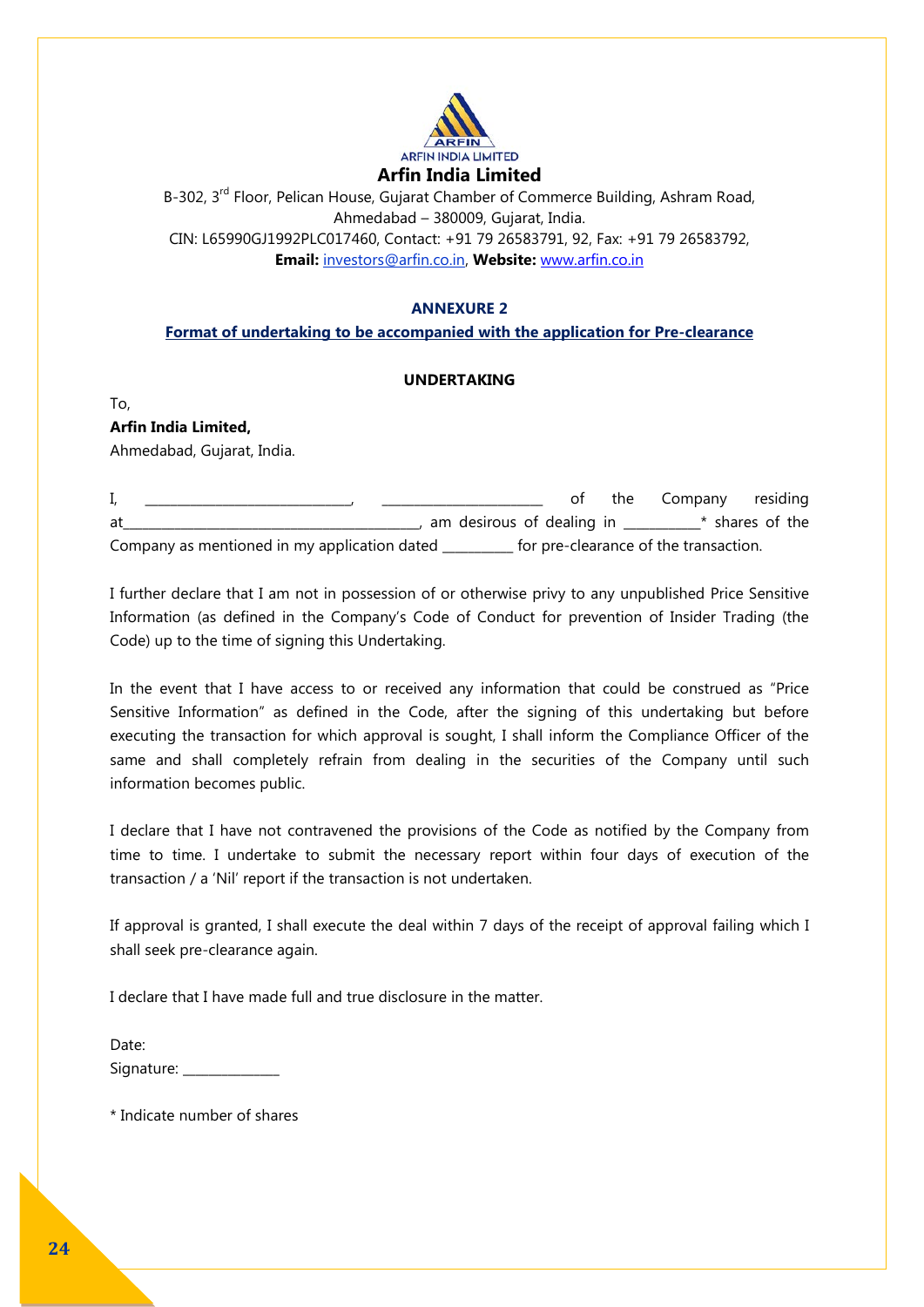

B-302, 3<sup>rd</sup> Floor, Pelican House, Gujarat Chamber of Commerce Building, Ashram Road, Ahmedabad – 380009, Gujarat, India. CIN: L65990GJ1992PLC017460, Contact: +91 79 26583791, 92, Fax: +91 79 26583792, **Email:** investors@arfin.co.in, **Website:** [www.arfin.co.in](http://www.arfin.co.in/)

#### **ANNEXURE 3**

#### **Format for pre - clearance order**

| To,            |  |
|----------------|--|
| Name:          |  |
| Designation: _ |  |
| Place:         |  |

This is to inform you that your request for dealing in (nos) shares of the Company as mentioned in your application dated \_\_\_\_\_\_\_\_\_\_\_\_is approved. Please note that the said transaction must be completed on or before (date) that is within 7 days from today.

In case you do not execute the approved transaction /deal on or before the aforesaid date you would have to seek fresh pre-clearance before executing any transaction/deal in the securities of the Company. Further, you are required to file the details of the executed transactions in the attached format within 2 days from the date of transaction/deal. In case the transaction is not undertaken a 'Nil' report shall be necessary.

> Yours faithfully, **For ARFIN INDIA LIMITED**

> > $\overline{\phantom{a}}$  , where  $\overline{\phantom{a}}$  , where  $\overline{\phantom{a}}$  , where  $\overline{\phantom{a}}$ COMPLIANCE OFFICER

Date:

Encl: Format for submission of details of transaction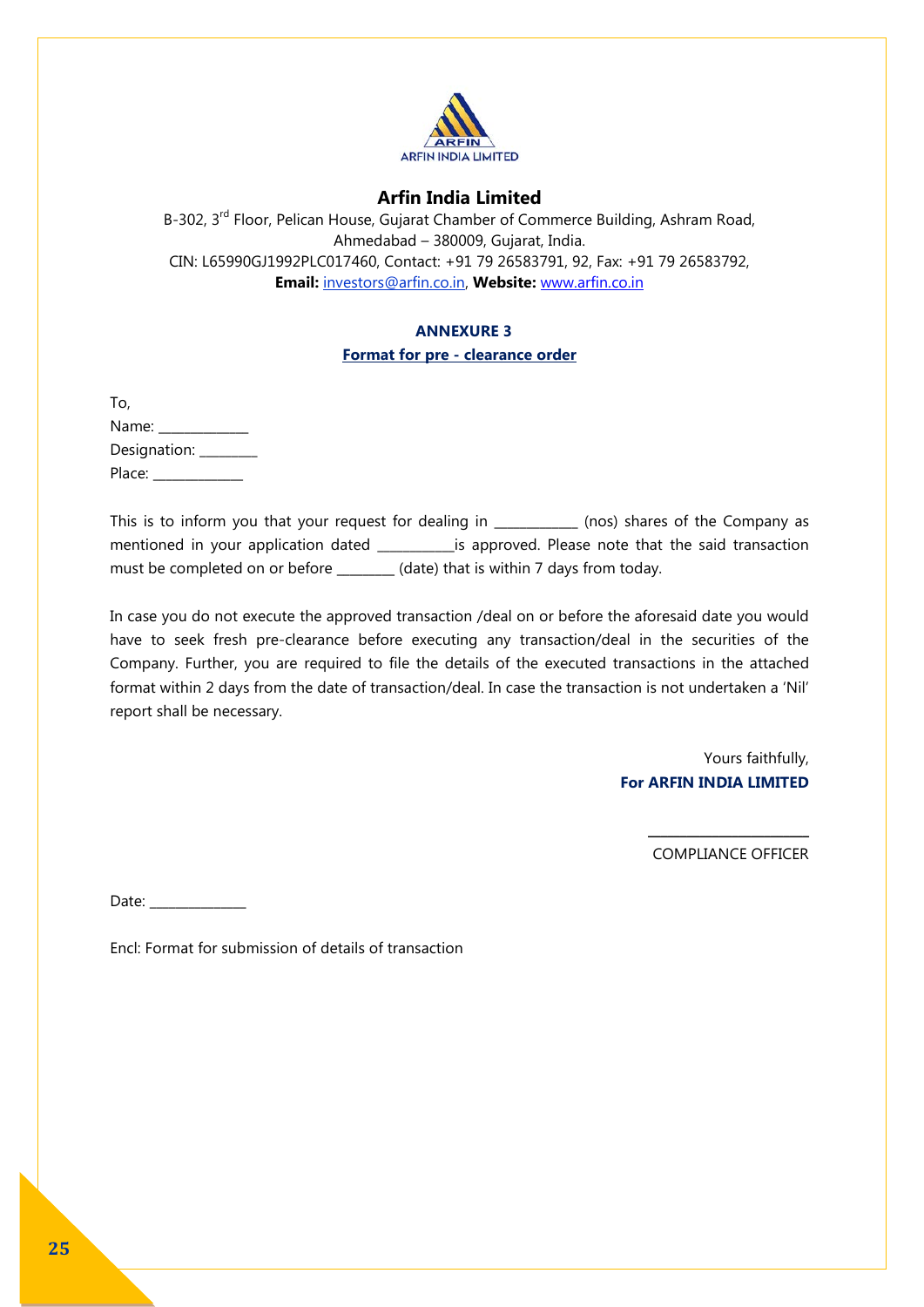

B-302, 3<sup>rd</sup> Floor, Pelican House, Gujarat Chamber of Commerce Building, Ashram Road, Ahmedabad – 380009, Gujarat, India. CIN: L65990GJ1992PLC017460, Contact: +91 79 26583791, 92, Fax: +91 79 26583792, **Email:** investors@arfin.co.in, **Website:** [www.arfin.co.in](http://www.arfin.co.in/)

#### **ANNEXURE 4**

#### **Format for disclosure of transactions**

**(To be submitted within 2 days of transaction / dealing in securities of the Company)**

To,

The Compliance Officer,

#### **Arfin India Limited,**

Ahmedabad, Gujarat, India.

I hereby inform that I

- have not bought / sold / subscribed any securities of the Company
- have bought / sold / subscribed to execurities as mentioned below on (date)

| <b>Name of Holder</b> | <b>No. of Securities</b><br><b>Dealt With</b> | Bought / Sold /<br><b>Subscribed</b> | DP ID / Client ID<br><b>Folio No</b> | Price (Rs.) |
|-----------------------|-----------------------------------------------|--------------------------------------|--------------------------------------|-------------|
|                       |                                               |                                      |                                      |             |
|                       |                                               |                                      |                                      |             |

In connection with the aforesaid transaction(s), I hereby undertake to preserve, for a period of 3 years and produce to the Compliance officer / SEBI any of the following documents:

- **1.** Broker's contract note.
- **2.** Proof of payment to / from brokers.
- **3.** Extract of bank passbook / statement (to be submitted in case of demat transactions).
- **4.** Copy of Delivery Instruction Slip (applicable in case of sale transaction).

I agree to hold the above securities for a minimum period of six months. In case there is any urgent need to sell these securities within the said period, I shall approach the Compliance Officer for necessary approval. (Applicable in case of purchase / subscription).

I declare that the above information is correct and that no provisions of the Company's Code and/or applicable laws/regulations have been contravened for effecting the above said transactions(s).

| Date: |  |
|-------|--|
| Name: |  |

Date: \_\_\_\_\_\_\_\_\_\_\_\_\_\_\_\_\_\_\_\_\_\_\_\_ Signature: \_\_\_\_\_\_\_\_\_\_\_\_\_\_\_\_\_\_\_\_\_\_\_\_\_\_\_ Name:\_\_\_\_\_\_\_\_\_\_\_\_\_\_\_\_\_\_\_\_\_\_\_ Designation: \_\_\_\_\_\_\_\_\_\_\_\_\_\_\_\_\_\_\_\_\_\_\_\_\_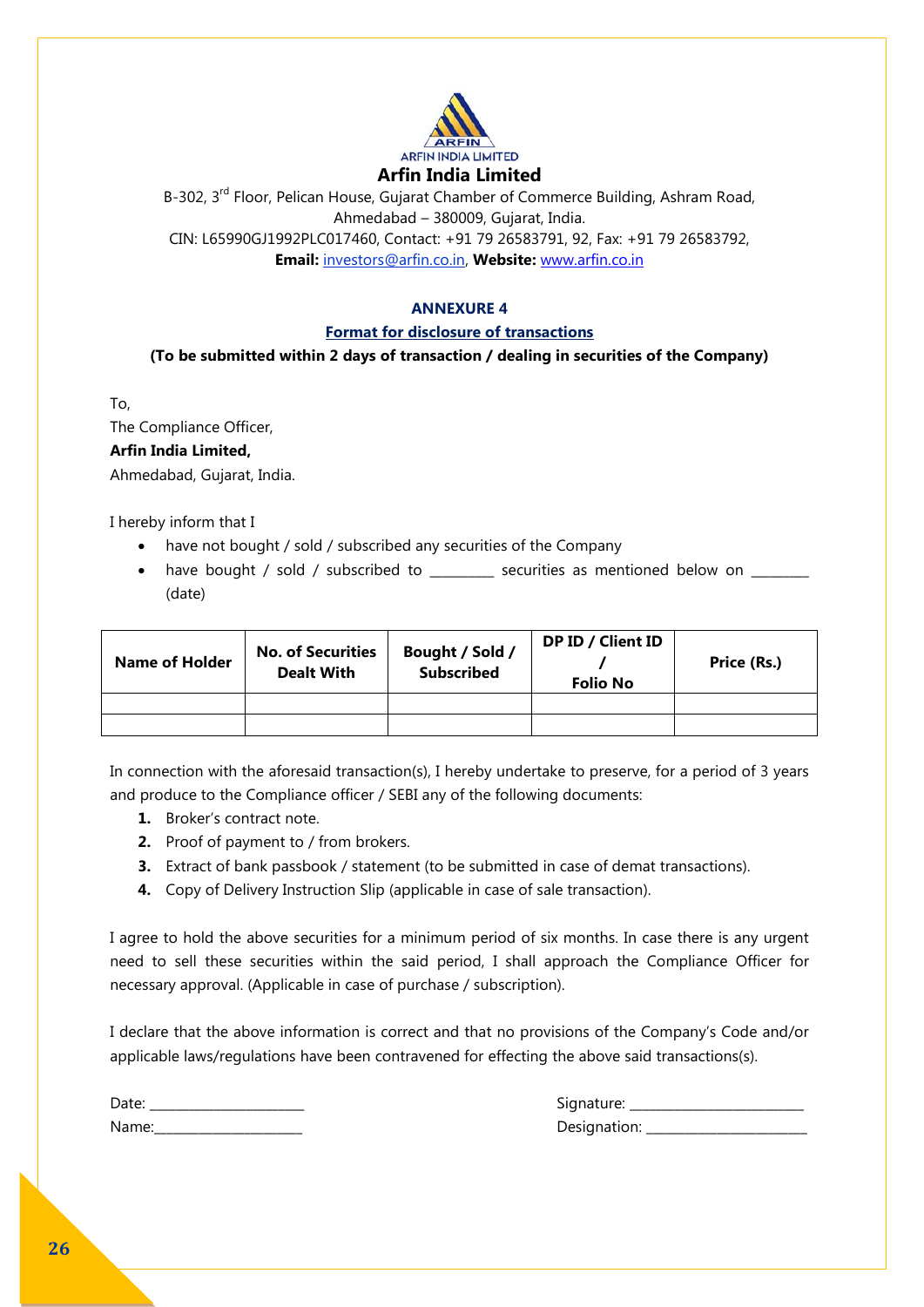#### **ANNEXURE 5**

#### **Format for initial disclosure of securities**

#### **SEBI (Prohibition of Insider Trading) Regulations, 2015 [Regulation 7 (1) (b) read with Regulation 6(2) – Disclosure on becoming a director/KMP/Promoter]**

Name of the company: \_\_\_\_\_\_\_\_\_\_\_\_\_\_\_\_\_\_\_\_\_\_\_\_\_\_\_\_\_\_\_\_ ISIN of the company: \_\_\_\_\_\_\_\_\_\_\_\_\_\_\_\_\_\_\_\_\_\_\_\_\_\_\_\_\_\_\_\_

**Details of Securities held on appointment of Key Managerial Personnel (KMP) or Director or upon becoming a Promoter of a listed company and other such persons as mentioned in Regulation 6(2).** 

| Name,<br>PAN,<br>CIN/DIN &<br>address<br>with<br>contact | Category of<br>Person<br>(Promoters/<br><b>KMP</b><br>/Directors/<br>Immediate | Date of appointment<br>of Director / KMP or<br>Date of becoming<br>Promoter | Securities held at the time of<br>becoming Promoter /<br>appointment of Director /<br><b>KMP</b> |    | % of<br>Shareholding |
|----------------------------------------------------------|--------------------------------------------------------------------------------|-----------------------------------------------------------------------------|--------------------------------------------------------------------------------------------------|----|----------------------|
| nos.                                                     | relative /<br>Others etc.)                                                     |                                                                             | Type of security (For<br>eg. - Shares,<br>Warrants, Convertible<br>Debentures etc.)              | No |                      |
|                                                          | ว                                                                              |                                                                             | 4                                                                                                | 5  | 6                    |

*Note: "Securities" shall have the meaning as defined under regulation 2(1)(i) of SEBI (Prohibition of Insider Trading) Regulations, 2015.*

**Details of Open Interest (OI) in derivatives of the company held on appointment of Key Managerial Personnel (KMP) or Director or upon becoming a Promoter of a listed company and other such persons as mentioned in Regulation 6(2).** 

| Open Interest of the Future contracts held at<br>the time of becoming Promoter/appointment<br>of Director/KMP |                                                 |                                            | Open Interest of the Option Contracts held at the<br>time of becoming Promoter/appointment of<br>Director/KMP |                                                 |                                  |  |  |  |  |
|---------------------------------------------------------------------------------------------------------------|-------------------------------------------------|--------------------------------------------|---------------------------------------------------------------------------------------------------------------|-------------------------------------------------|----------------------------------|--|--|--|--|
| Contract<br>specifications                                                                                    | Number of<br>units<br>(contracts *<br>lot size) | <b>Notional</b><br>value in<br>Rupee terms | Contract<br>specifications                                                                                    | Number of<br>units<br>(contracts *<br>lot size) | Notional value in<br>Rupee terms |  |  |  |  |
|                                                                                                               | 8                                               | q                                          | 10                                                                                                            | 11                                              | 12                               |  |  |  |  |

*Note: In case of Options, notional value shall be calculated based on premium plus strike price of options* 

| Name & Signature: ______ |  |
|--------------------------|--|
| Designation: ______      |  |
| Date:                    |  |
| Place:                   |  |
|                          |  |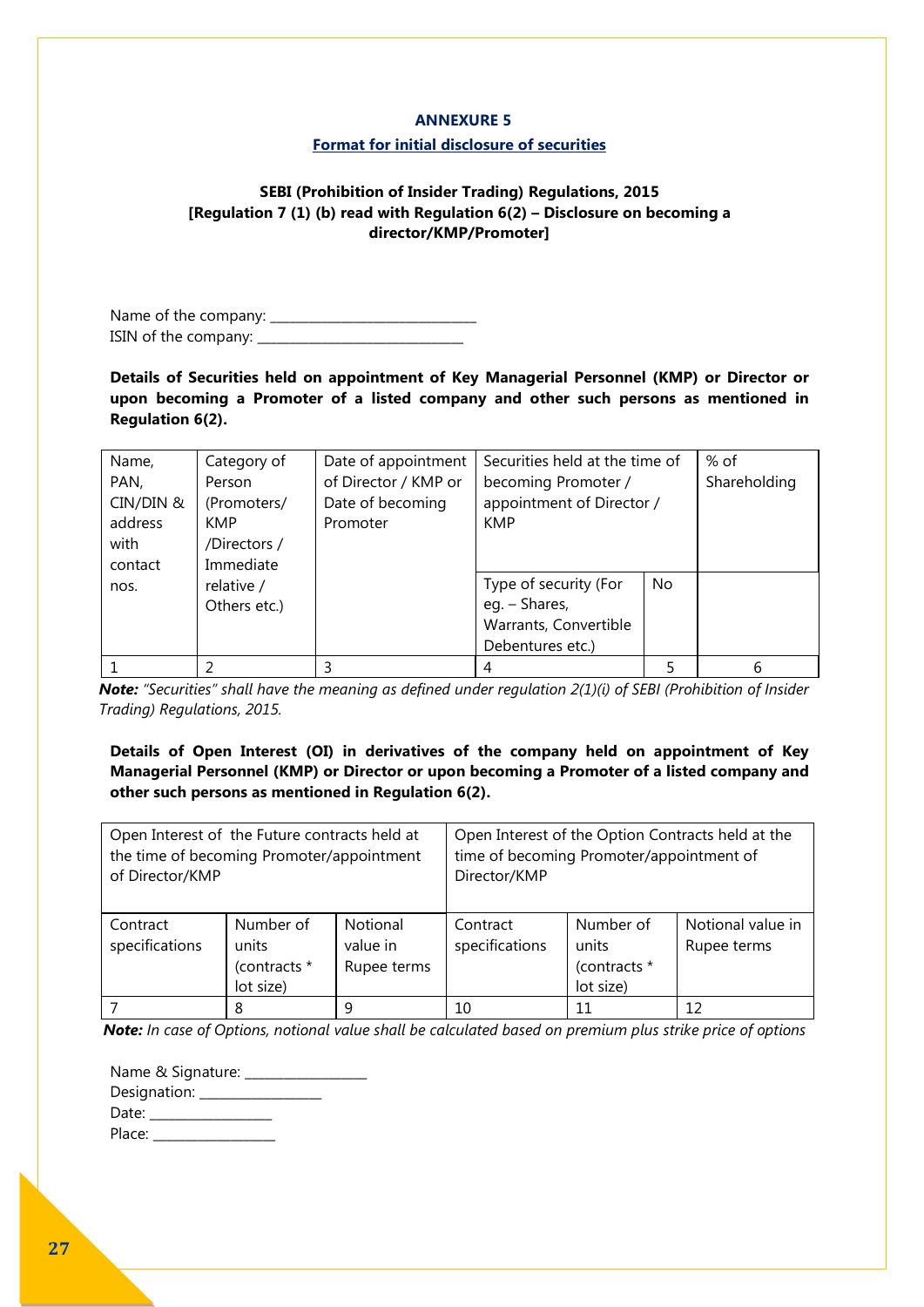#### **FORM C**

#### **Securities and Exchange Board of India (Prohibition of Insider Trading) Regulations, 2015 [Regulation 7 (2) read with Regulation 6(2)]**

Name of the company: \_\_\_\_\_\_\_\_\_\_\_\_\_\_\_\_\_\_\_\_\_\_\_\_\_\_\_\_ ISIN of the company:

#### **Details of change in holding of Securities of Promoter, Employee or Director of a listed company and other such persons as mentioned in Regulation 6(2).**

| Name, PAN    | Category                      | Securities held |     | <b>Securities</b>        |     |     | % of          |      | Date of        | Date of | Mode of              | Trading in derivatives (Specify type of |                 |       |             | Exchange on which |
|--------------|-------------------------------|-----------------|-----|--------------------------|-----|-----|---------------|------|----------------|---------|----------------------|-----------------------------------------|-----------------|-------|-------------|-------------------|
| No.,         | of Person                     | prior to        |     | acquired/Dispshareholdin |     |     |               |      | allotment      |         | intimati acquisition | contract, Futures or Options etc)       |                 |       |             | the trade was     |
| CIN/DIN,     | (Promoters acquisition/dispos |                 |     | osed                     |     |     | g             |      | advice/        | on to   | (market              |                                         |                 |       |             | executed          |
| & address of | / $KMP/$                      | al              |     |                          |     |     |               |      | acquisition of |         | compa purchase/pu    |                                         |                 |       |             |                   |
| Promoter/    | Directors/                    |                 |     |                          |     |     |               |      | shares/        | ny      | blic                 |                                         |                 |       |             |                   |
| Employee/    | immediate                     |                 |     |                          |     |     |               |      | sale of shares |         | rights/              |                                         |                 |       |             |                   |
| Director     | relatives/                    |                 |     |                          |     |     |               |      | specify        |         | preferential         |                                         |                 |       |             |                   |
| with contact | others                        | Type of         | No. | Type of                  | No. | Pre | Post          | From | To             |         | offer / off          | Sell<br>Buy                             |                 |       |             |                   |
| nos.         | etc.)                         | security        |     | security                 |     |     | trans transal |      |                |         | market/              |                                         |                 |       |             |                   |
|              |                               | (For eq. $-$    |     | (For eg.                 |     |     | actio ction   |      |                |         | Inter-se             |                                         |                 |       |             |                   |
|              |                               | Shares,         |     |                          |     | n   |               |      |                |         | transfer etc.        |                                         | Value Number of | Value | Number of   |                   |
|              |                               | Warrants,       |     | Shares,                  |     |     |               |      |                |         |                      |                                         | units           |       | units       |                   |
|              |                               | Convertibl      |     | Warran                   |     |     |               |      |                |         |                      |                                         | (contracts      |       | (contracts) |                   |
|              |                               | e               |     | ts,                      |     |     |               |      |                |         |                      |                                         | * lot size)     |       | * lot size) |                   |
|              |                               | Debenture       |     | Convert                  |     |     |               |      |                |         |                      |                                         |                 |       |             |                   |
|              |                               | s etc.)         |     | ible                     |     |     |               |      |                |         |                      |                                         |                 |       |             |                   |
|              |                               |                 |     | Debent                   |     |     |               |      |                |         |                      |                                         |                 |       |             |                   |
|              |                               |                 |     | ures                     |     |     |               |      |                |         |                      |                                         |                 |       |             |                   |
|              |                               |                 |     | etc.)                    |     |     |               |      |                |         |                      |                                         |                 |       |             |                   |
|              | 2                             | 3               | 4   | 5                        | 6   | 7   | 8             | 9    | 10             | 11      | 12                   | 13                                      | 14              | 15    | 16          | 17                |
|              |                               |                 |     |                          |     |     |               |      |                |         |                      |                                         |                 |       |             |                   |

*Note: "Securities" shall have the meaning as defined under regulation 2(1)(i) of SEBI (Prohibition of Insider Trading) Regulations, 2015.*

Signature: \_\_\_\_\_\_\_\_\_\_\_\_\_\_\_\_\_\_ Date: \_\_\_\_\_\_\_\_\_\_\_\_\_\_\_\_\_\_ Designation: \_\_\_\_\_\_\_\_\_\_\_\_\_\_\_\_\_\_ Place: \_\_\_\_\_\_\_\_\_\_\_\_\_\_\_\_\_\_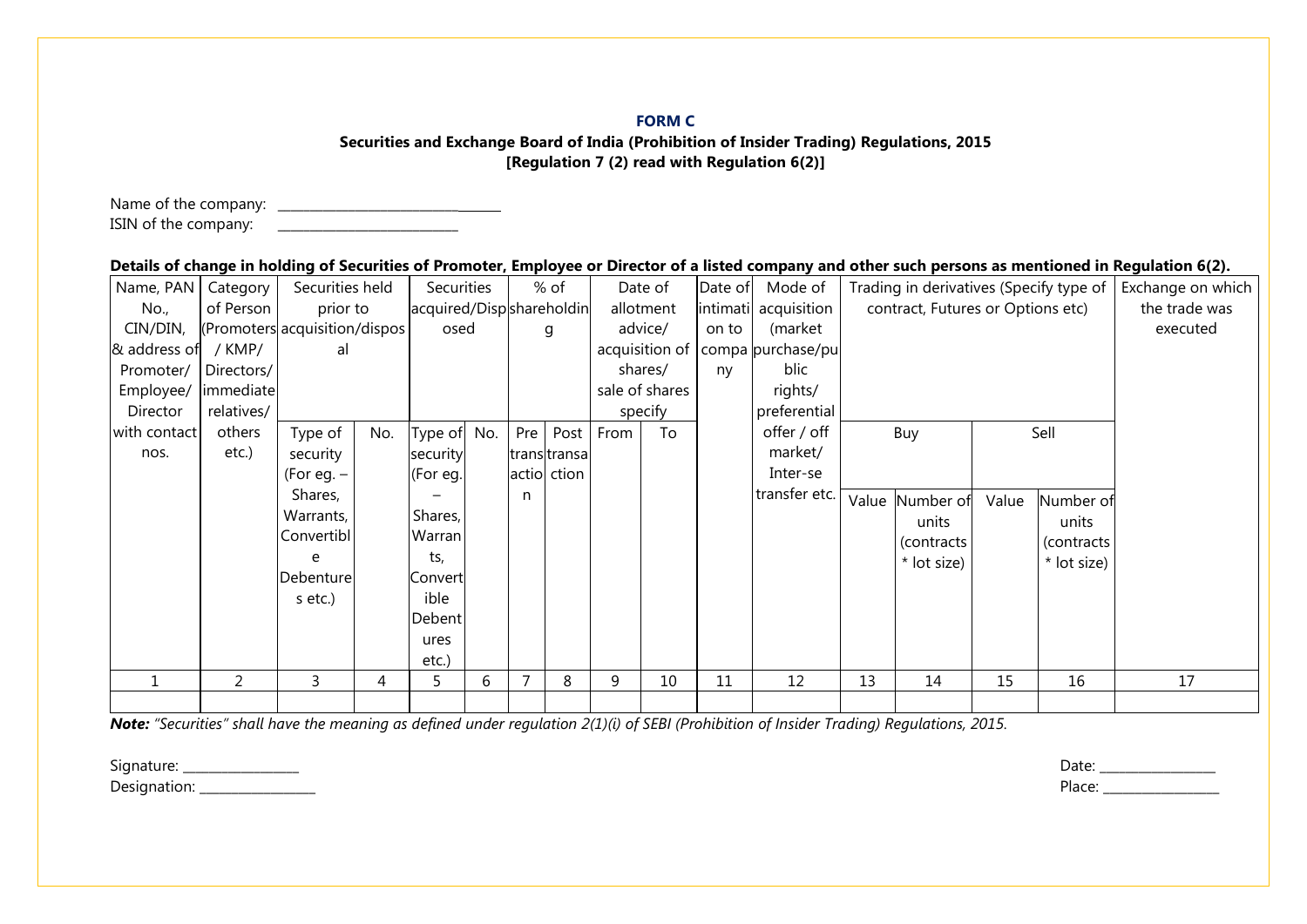# **FORM D (Indicative format)**

**Securities and Exchange Board of India (Prohibition of Insider Trading) Regulations, 2015 Regulation 7(3) – Transactions by Other connected persons as identified by the company**

| Name,      | Connecti | Securities held            |     | Securities                 |     | % of  |       |           | Date of     | Date of  | Mode of            | Trading in derivatives (Specify type |             |       |               | Exchange on which |
|------------|----------|----------------------------|-----|----------------------------|-----|-------|-------|-----------|-------------|----------|--------------------|--------------------------------------|-------------|-------|---------------|-------------------|
| PAN No.,   | on with  | prior to                   |     | acquired/Dispo shareholdin |     |       |       |           | allotment   | intimati | acquisition        | of contract, Futures or Options etc) |             |       | the trade was |                   |
| CIN/DIN    |          | company acquisition/dispos |     | sed                        |     | g     |       |           | advice/     | on to    | (market            |                                      |             |       |               | executed          |
| &          |          | al                         |     |                            |     |       |       |           | acquisition |          | compan purchase/pu |                                      |             |       |               |                   |
| address    |          |                            |     |                            |     |       |       |           | of shares/  |          | blic/              |                                      |             |       |               |                   |
| of         |          |                            |     |                            |     |       |       |           | sale of     |          | rights/            |                                      |             |       |               |                   |
| connecte   |          |                            |     |                            |     |       |       |           | shares      |          | preferential       |                                      |             |       |               |                   |
| d          |          |                            |     |                            |     |       |       |           | specify     |          | offer / off        |                                      |             |       |               |                   |
| persons,   |          | Type of                    | No. | Type of                    | No. | Pre   |       | Post From | To          |          | Market/            |                                      | Buy         |       | Sell          |                   |
| as         |          | security                   |     | security                   |     | trans | trans |           |             |          | Inter-se           |                                      |             |       |               |                   |
| identified |          | (For eg. $-$               |     | (For eq. $-$               |     | actio | actio |           |             |          | transfer           |                                      |             |       |               |                   |
| by the     |          | Shares,                    |     | Shares,                    |     | n     | n     |           |             |          | etc.)              | Value                                | Number      | Value | Number of     |                   |
| compan     |          | Warrants,                  |     | Warrants,                  |     |       |       |           |             |          |                    |                                      | of units    |       | units         |                   |
| y with     |          | Convertible                |     | Convertibl                 |     |       |       |           |             |          |                    |                                      | (contracts) |       | (contracts)   |                   |
| contact    |          | Debentures                 |     | e                          |     |       |       |           |             |          |                    |                                      | * lot size) |       | * lot size)   |                   |
| nos.       |          | $etc.$ )                   |     | Debenture                  |     |       |       |           |             |          |                    |                                      |             |       |               |                   |
|            |          |                            |     | s etc.)                    |     |       |       |           |             |          |                    |                                      |             |       |               |                   |
|            | 2        | 3                          | 4   | 5                          | 6   |       | 8     | 9         | 10          | 11       | 12                 | 13                                   | 14          | 15    | 16            | 17                |
|            |          |                            |     |                            |     |       |       |           |             |          |                    |                                      |             |       |               |                   |

*Note: "Securities" shall have the meaning as defined under regulation 2(1)(i) of SEBI (Prohibition of Insider Trading) Regulations, 2015.*

Signature: \_\_\_\_\_\_\_\_\_\_\_\_\_\_\_\_\_\_ Date: \_\_\_\_\_\_\_\_\_\_\_\_\_\_\_\_\_\_ Designation: \_\_\_\_\_\_\_\_\_\_\_\_\_\_\_\_\_\_ Place: \_\_\_\_\_\_\_\_\_\_\_\_\_\_\_\_\_\_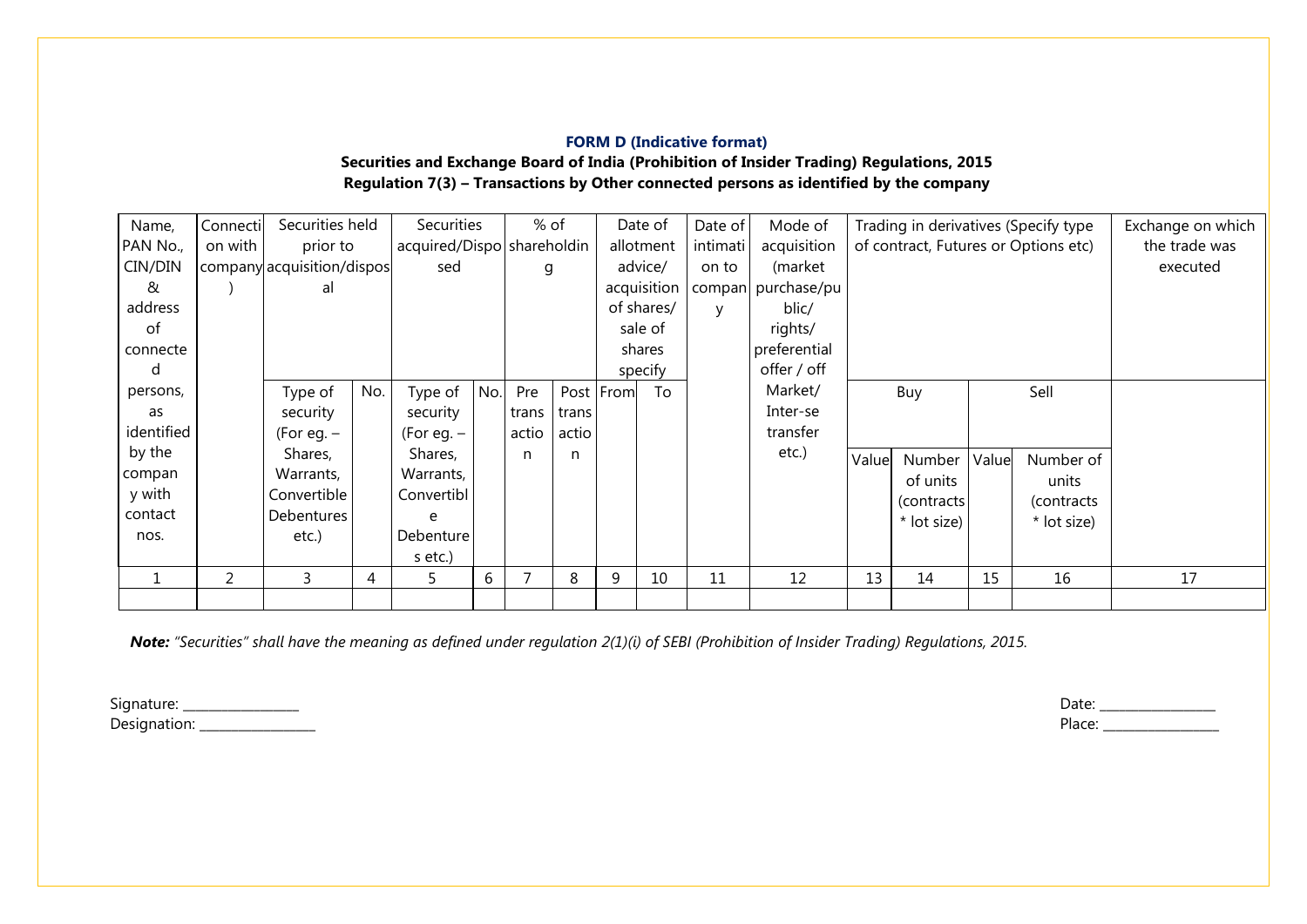#### **FORM-E**

#### **Annual Disclosure of Securities held by Promoter, Key Managerial Personnel, Director and Designated Persons and Immediate Relatives**

Date:

To,

The Compliance Officer, **Arfin India Limited,** Ahmedabad, Gujarat, India.

Pursuant to Code of Conduct of Arfin India Limited (" the Company") for Prevention of Insider Trading under SEBI (Prohibition of Insider Trading) Regulations, 2015, as amended from time to time, I, Designated person / Connected person of the Company hereby declare that I and my family members are holding equity share(s) of the Company as on  $31<sup>st</sup>$  March, \_\_\_\_\_\_\_.

#### **(i)Details of Shareholding of Directors / Designated persons / Concerned Advisors / Consultants:-**

| <b>Name/Designation/</b><br><b>Address/DP Id-Client</b><br>Id | Security | Type of $\vert$ No. of Shares<br>Held in the<br>Company as on<br>March 31, 2020 | and<br><b>PAN</b><br><b>Mobile No.</b> | <b>Previous</b><br>Employment /<br>Educational<br>Institute | <b>Material</b><br>Financial<br><b>Relationship,</b><br>If any. |
|---------------------------------------------------------------|----------|---------------------------------------------------------------------------------|----------------------------------------|-------------------------------------------------------------|-----------------------------------------------------------------|
|                                                               |          |                                                                                 |                                        |                                                             |                                                                 |

**(ii)Details of Shares held by immediate relative(s):-**(Immediate Relative means a spouse of a person, and includes parent, sibling, and child of such person or of the spouse, any of whom is either dependent financially on such person, or consults such person in taking decisions relating to trading in securities.)

| <b>Name of Immediate</b><br><b>Relative / DP Id-Client</b><br>Id | <b>Relationship</b> | No. of Shares   PAN and<br>in<br>Held<br>Company as on<br>March 31, 2020 | the   Mobile No. | Material Financial<br>Relationship, If any. |
|------------------------------------------------------------------|---------------------|--------------------------------------------------------------------------|------------------|---------------------------------------------|
|                                                                  |                     |                                                                          |                  |                                             |

I hereby declare that the above details are complete and correct. I further declare that I have complied with the provisions of Code. I am fully aware about consequence in case of any Non-Compliance by me and shall be responsible for any action / inaction. Thanking you,

Name: \_\_\_\_\_\_\_\_\_\_\_\_\_\_\_\_\_\_\_\_\_\_\_\_

Signature: \_\_\_\_\_\_\_\_\_\_\_\_\_\_\_\_\_\_\_\_\_

Department: \_\_\_\_\_\_\_\_\_\_\_\_\_\_\_\_\_\_\_\_\_

(Note: The term "material financial relationship" shall mean a relationship in which one person is a recipient of any kind of payment such as by way of a loan or gift from a designated person during the immediately preceding twelve months, equivalent to at least 25% of the annual income of such designated person but shall exclude relationships in which the payment is based on arm's length transactions.